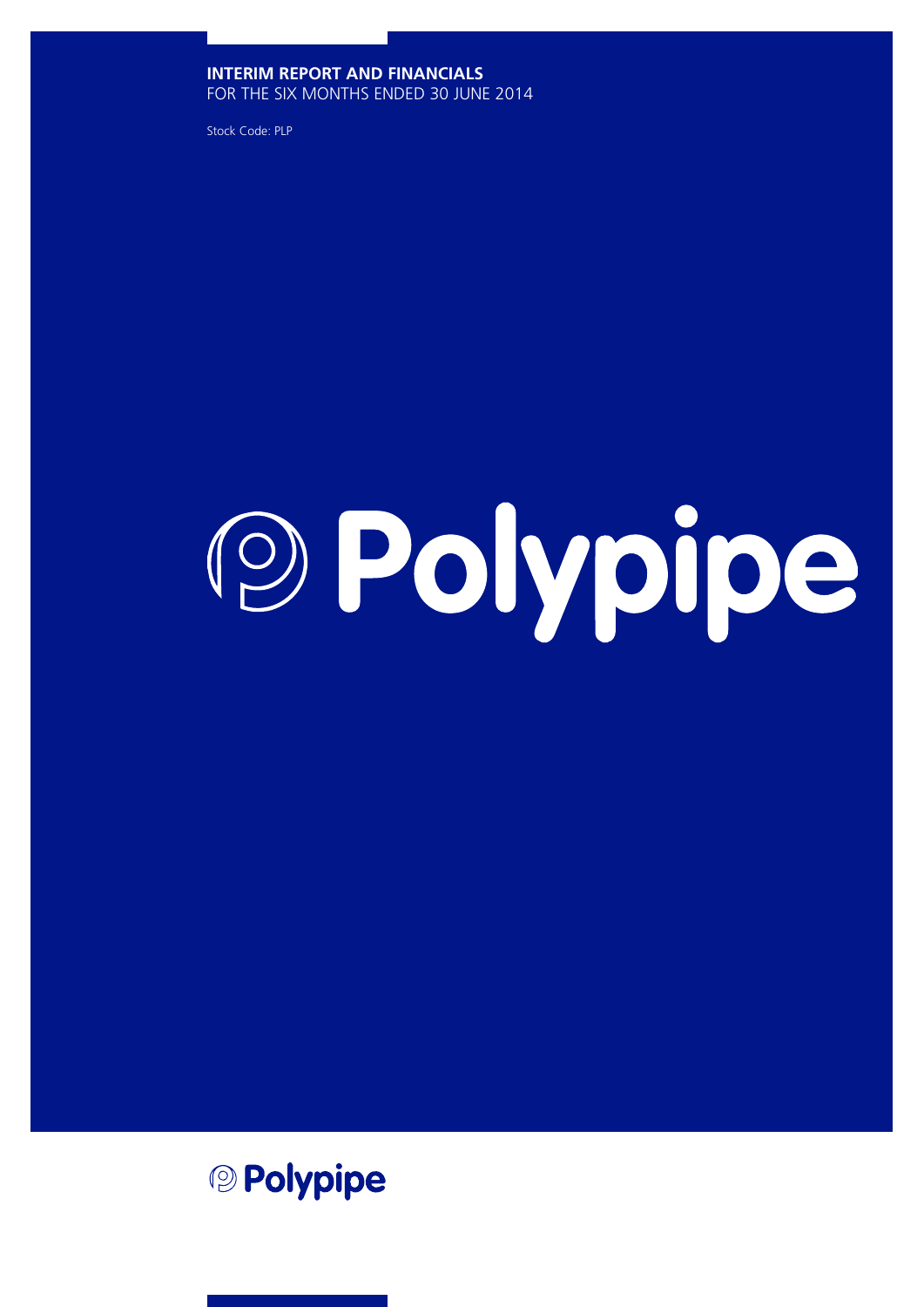# WELCOME TO

# Polypipe

Polypipe Group plc ("Polypipe" or the "Group") is a leading manufacturer of plastic piping systems for the residential, commercial, civils and infrastructure sectors.

### **WHY INVEST**

- **I** Market leadership in the attractive UK construction market
- ❱ Significant structural growth opportunities in the plastic piping industry
- Differentiated product range focused on integrated piping systems and fittings
- ❱ Successful business model in a market with high barriers to entry
- **I** Strong and resilient financial performance
- ❱ Outstanding management team with significant industry experience

**MANUFACTURER OF** SCALE AND **COMPETENCE** 

LARGEST MANUFACTURER OF PLASTIC PIPING SYSTEMS IN THE UK AND AMONG THE Ten LARGEST IN EUROPE BY SALES

THE MOST COMPREHENSIVE CHOICE OF PLASTIC PIPING PRODUCT SYSTEMS AVAILABLE in the uk market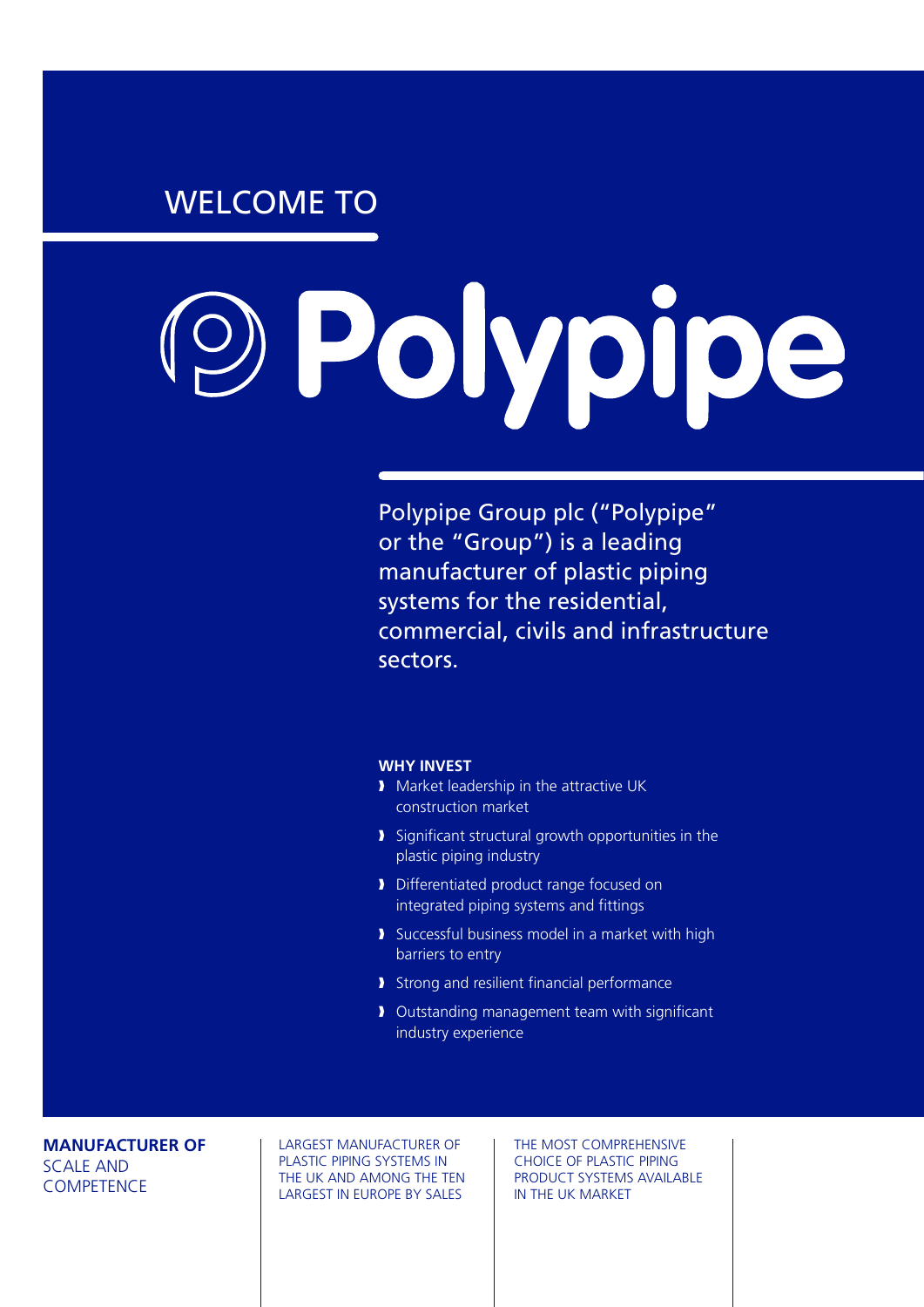- **2** Highlights
- **3** Group at a Glance
- **4** Business Review
- **11** Directors' Responsibility Statement
- **12** Financials



### SIGNIFICANT MANUFACTURING AND LOGISTICS BASE

pRODUCT OFFERING THAT RESPONDS TO EMERGING GLOBAL CHALLENGES of water management and **CARBON REDUCTION** 

CONTINUED PRODUCT development for sustainable construction and substitution of LEGACY MATERIALS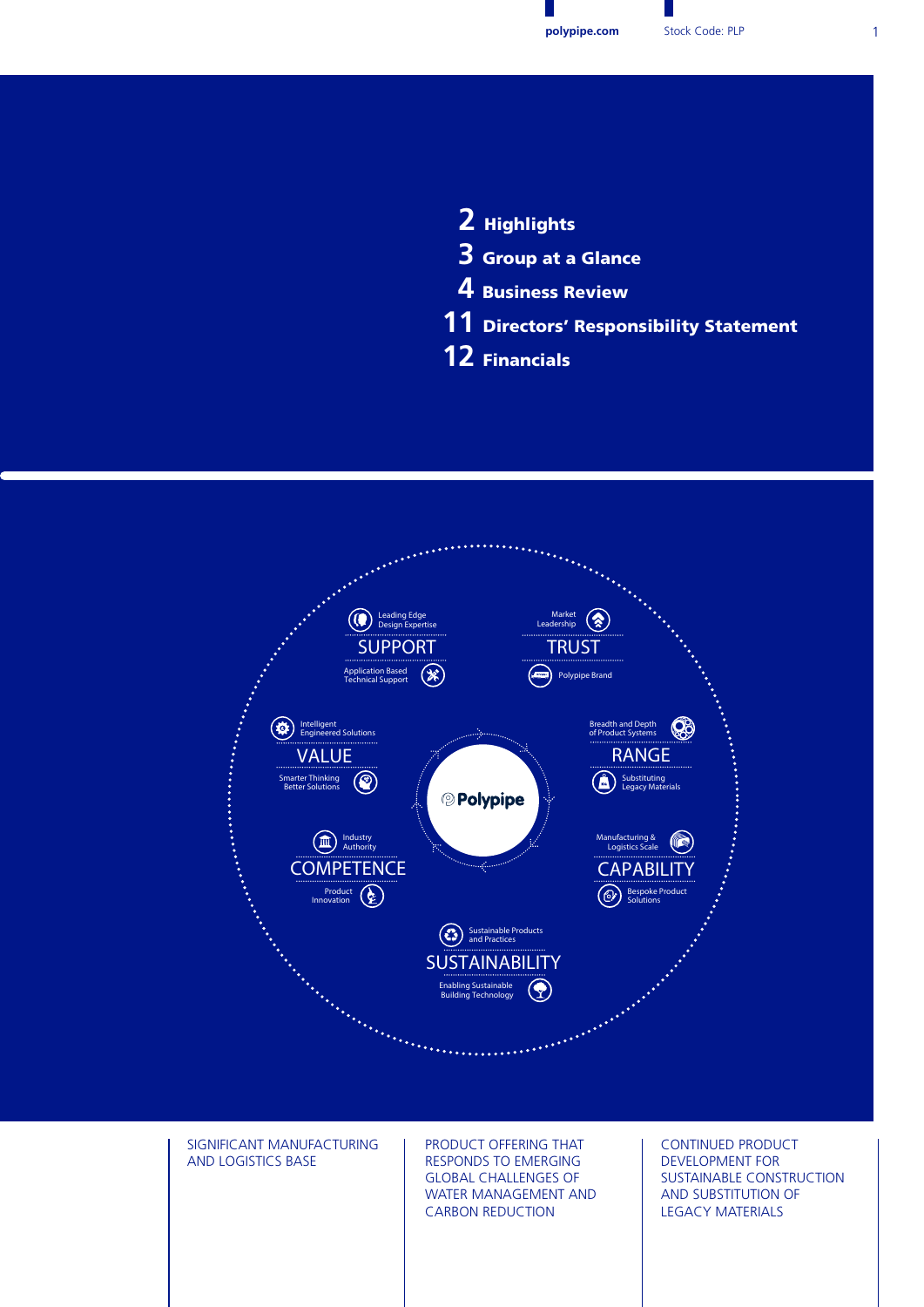# Financial Highlights

- ❱ Delivering the strategy set out during successful IPO in April
- ❱ UK construction market recovery combined with strategic focus on structural growth opportunities led to revenue growth in the UK of 13% (Group 11%) over H1 2013
- Improved UK volumes resulted in Group operating profit increasing by 29% to £22.7m\*
- Refinancing of Senior Secured Notes successfully completed; significantly reducing future financing costs
- Maiden interim dividend of 1.5 pence per share

| <b>REVENUE</b>                    |                                    | <b>OPERATING PROFIT*</b>          |                                  |
|-----------------------------------|------------------------------------|-----------------------------------|----------------------------------|
| $\uparrow$ 11%                    | 2014<br>£168.2m<br>2013<br>£151.8m | 个 29%                             | 2014<br>£22.7m<br>2013<br>£17.6m |
| <b>CASH FLOW FROM OPERATIONS*</b> |                                    |                                   |                                  |
| $\uparrow$ 42%                    | 2014<br>£17.8m<br>2013<br>£12.5m   |                                   |                                  |
| <b>ADJUSTED EPS</b>               |                                    | <b>INTERIM DIVIDEND PER SHARE</b> |                                  |
| 个 75%                             | 2014<br>7.05p<br>2013<br>4.05p     | 1.5p                              |                                  |
| * Before exceptional items        |                                    |                                   |                                  |

# operational Highlights

- ❱ Strong demand for residential piping systems from UK housebuilders, increasingly from smaller developers and projects outside of London and the South-East
- ❱ Good demand from road and rail projects and the development of high rise, multi-occupancy buildings in London
- I Sharp increase in sales of Water Management Solutions, driven by the growing need for flood alleviation schemes
- I Strong sales growth in the Middle East and to mining infrastructure projects in Africa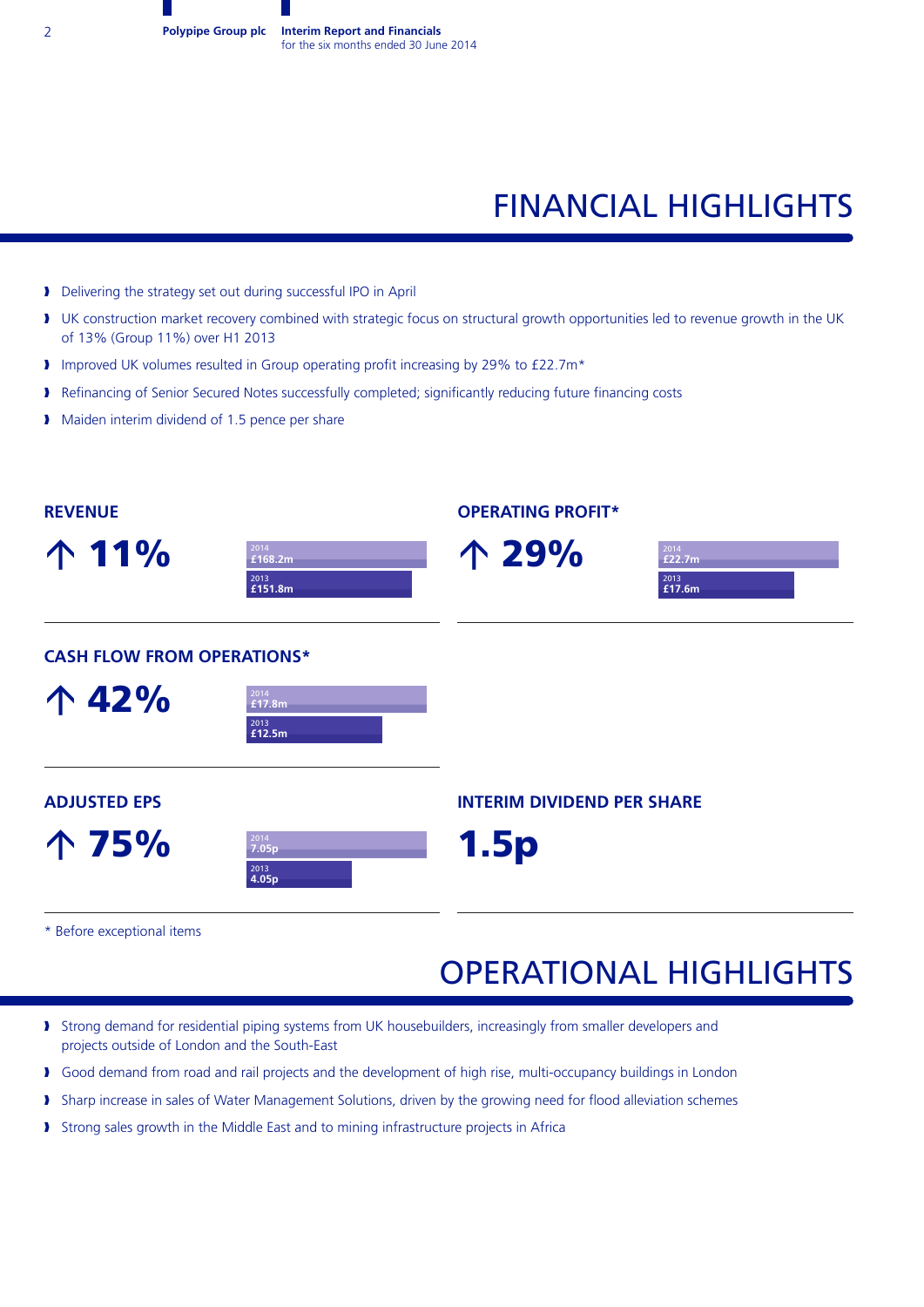# **Group at a Glance OVERVIEW**

# **leading positions in the uk across key segments**

Polypipe is the largest manufacturer in the United Kingdom, and among the ten largest manufacturers in Europe, of plastic piping systems for the residential, commercial, civils and infrastructure sectors by revenue. The Group operates from sixteen facilities in total, and with over 20,000 product lines, manufactures the United Kingdom's widest range of plastic piping systems within its target markets. The Group primarily targets the UK, French and Irish building and construction markets with a presence in Italy and the Middle East and sales to specific niches in the rest of the world.



# **civils and infrastructure**

**no.1**



# **Manufacturing over 20,000 product lines covering:**

- **Above ground drainage**
- Below ground drainage
- ❱ Surface water drainage
- **I** Land drainage and irrigation
- **Plumbing systems**
- **16**

facilities in the UK, France, Italy and Dubai

**2,203**  Employees in the Group

# **I** Underfloor heating

- **N** Water supply
- ❱ Sewers
- ❱ Stormwater
- management
- **I** Ventilation systems

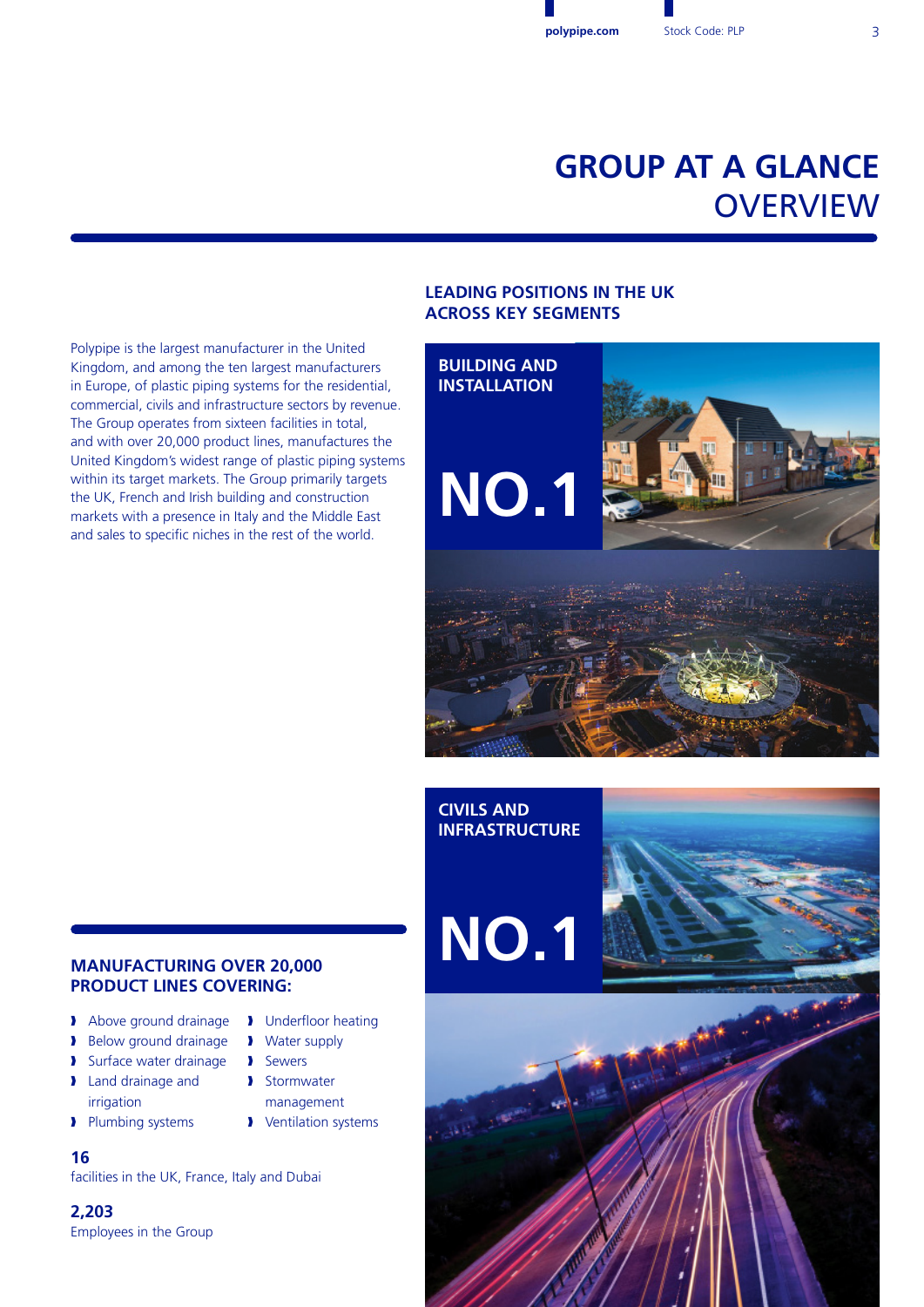0P

001309 615100

# strong growth stable future



**David Hall** CEO

ipe con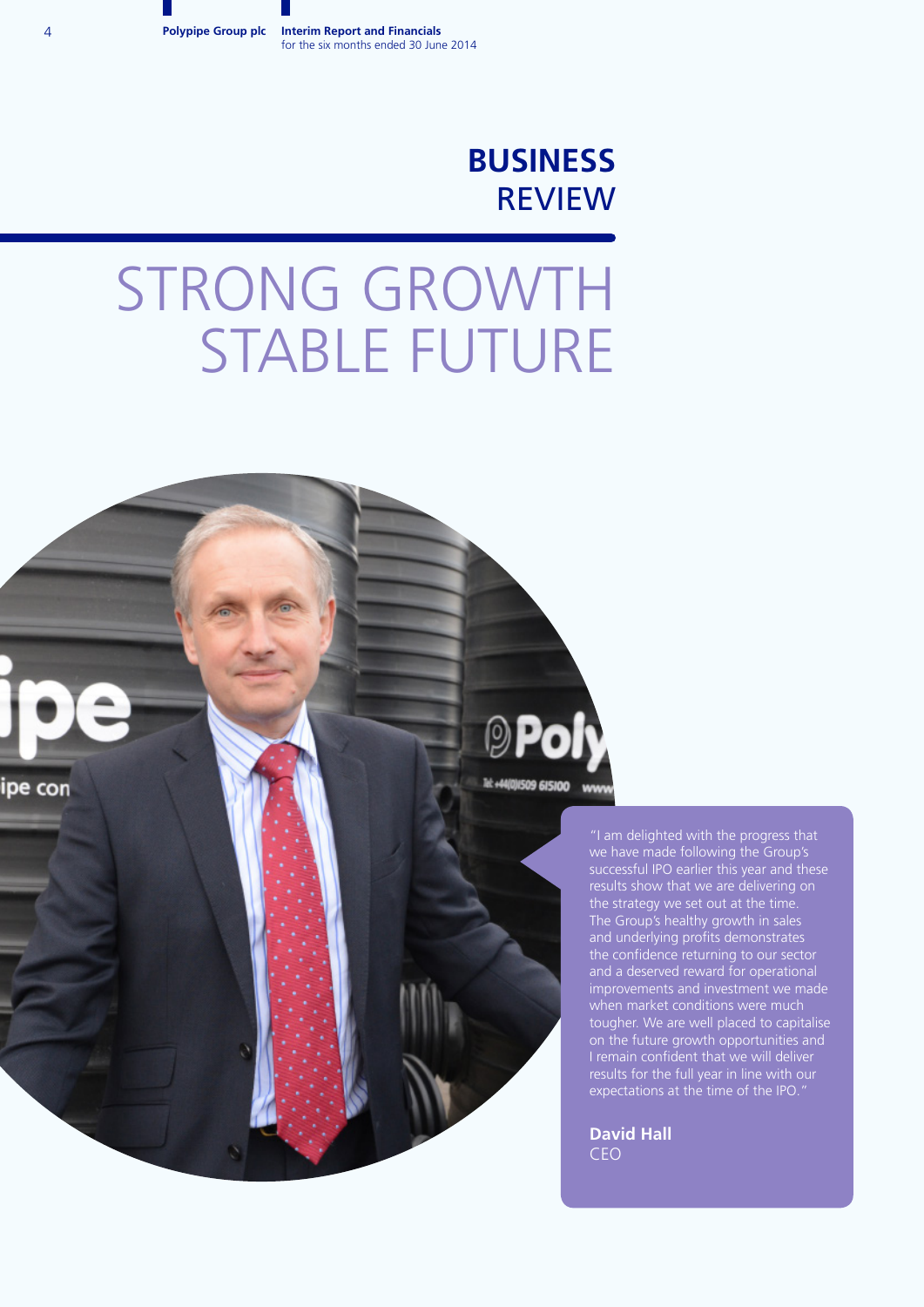# **POSITIVE** momentum

# **Group Revenue** £168.2m

**Group operating profit**\* £22.7m

The following tables set out Group revenue and operating profit before operating exceptional items by operating segment:

| Revenue                                                | H1 2014<br>£m | H1 2013<br>£m | Change<br>$\frac{0}{0}$ |
|--------------------------------------------------------|---------------|---------------|-------------------------|
| <b>Residential Piping Systems</b>                      | 86.8          | 78.1          | 11.1                    |
| Commercial & Infrastructure<br>Piping Systems – UK     | 56.4          | 47.3          | 19.2                    |
| <b>UK Operations</b>                                   | 143.2         | 125.4         | 14.2                    |
| Commercial & Infrastructure<br>Piping Systems – Europe | 30.6          | 31.5          | (2.9)                   |
| <b>Inter Segment Sales</b>                             | (5.6)         | (5.1)         |                         |
| <b>Group revenue</b>                                   | 168.2         | 151.8         | 10.8                    |
|                                                        |               |               |                         |

|                                        | H1 2014 | H1 2013 | Change        |
|----------------------------------------|---------|---------|---------------|
| <b>Operating Profit</b>                | £m      | £m      | $\frac{0}{0}$ |
| <b>Residential Piping Systems</b>      | 13.2    | 11.1    | 18.9          |
| <b>Commercial &amp; Infrastructure</b> |         |         |               |
| Piping Systems – UK                    | 8.6     | 5.5     | 56.4          |
| <b>UK Operations</b>                   | 21.8    | 16.6    | 31.3          |
| Commercial & Infrastructure            |         |         |               |
| Piping Systems – Europe                | 0.9     | 1.0     | (10.0)        |
| Group operating profit*                | 22.7    | 17.6    | 29.0          |

\* Before operating exceptional items

The Group's revenue for the six months ended 30 June 2014 was £168.2m (2013: £151.8m) an improvement of 10.8%. The year started strongly, albeit against relatively weak comparables, and this positive momentum continued throughout the period. This growth has been driven by our strategic focus on structural growth

opportunities and the growing recovery in the UK construction market.

Operating profit before operating exceptional items for the first half of 2014 of £22.7m was up 29% on the same period last year with the drop through from the revenue growth at 31%.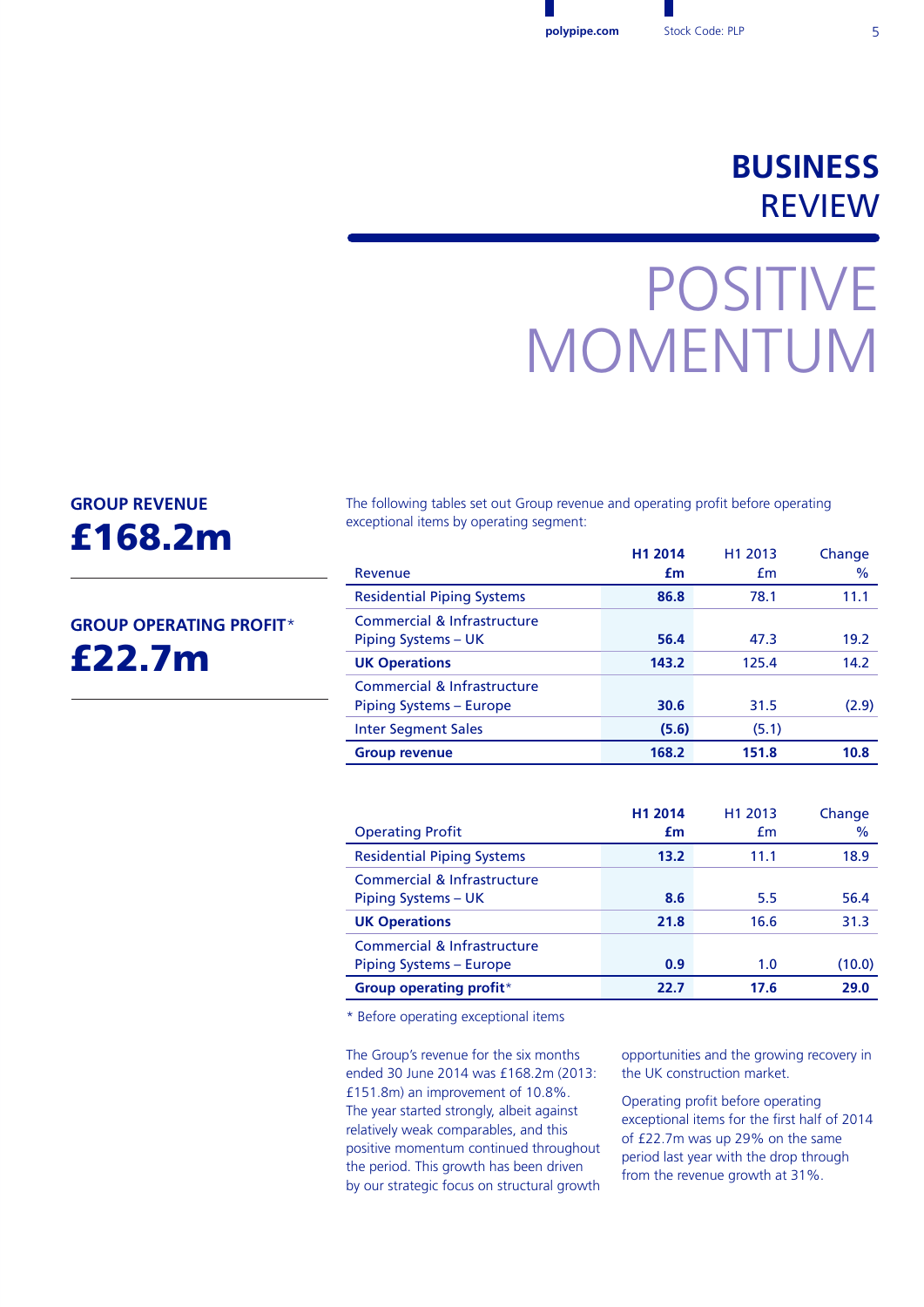Finance charges before exceptional finance costs for the six months to 30 June 2014 of £6.5m were £1.3m lower than the corresponding period in the prior year as a result of the refinancing of the £150m Senior Secured Notes in the first half.

Exceptional charges of £12.4m were incurred in the period in relation to the IPO listing costs. A further £8.6m of exceptional finance costs were incurred in the period in relation to refinancing the Senior Secured Notes. As a result the reported (loss)/profit before tax was £(4.6m) (H1 2013: £9.7m). Basic earnings per share were (1.75)p (H1 2013: 3.95p).

### **Operational Review**

The Group's focus has been to ensure that we are well placed to benefit from the recovering construction market and to continue to grow ahead of the market from our initiatives in the areas of substitution, carbon efficiency, water management and export, especially to the Middle East.

We have also maintained our focus on customer service levels and have successfully flexed our operations to deliver increased volumes without compromising our customer service standards, which has meant our customers have not suffered product shortages or extended lead times, which have impacted other suppliers of construction products.

The Group is committed to providing the broadest product range in our sector and we have continued to introduce new products to the range. For example: additional fittings to our radial air ducting systems; additions to our Polysure plastic plumbing range; a new range of cable protection ducting for high voltage systems; and accessible Polystorm attenuation cells.

We have seen steady progress across most of our product groups that are specifically targeted at substituting legacy materials. In particular, our plastic plumbing systems and sewer systems have delivered a good level of growth against the same period last year, helped by the housebuilders who tend to favour more modern materials as a result of their ease and speed of installation.

Our Carbon Efficient Solutions have performed well against the comparative period last year. Although still a very low proportion of the overall heating market, we have seen a small but progressive uptake of underfloor heating in new residential developments. Our ventilation products have also performed strongly with our range of thermal and radial ducting being adopted in both new build and some major refurbishment programmes.

# **Group revenue growth** 11%

# **Operating profit**\* **Growth** 29%

\* Before operating exceptional items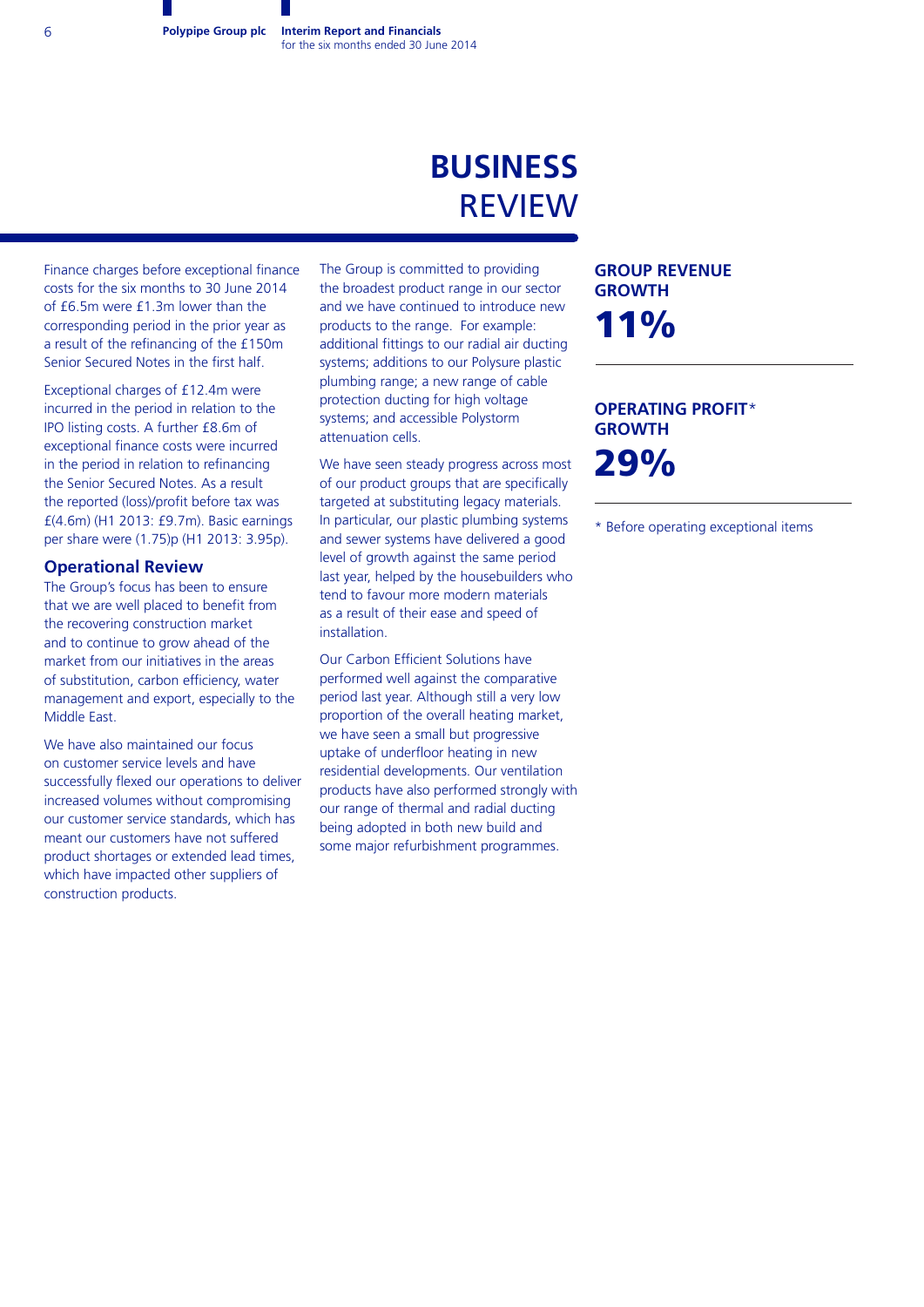Sales of Water Management Solutions have increased sharply over the same period in 2013 as developers and construction companies begin activity on new sites. More recent sites are required to meet legislation regarding the storage and attenuation of water which is driving demand for our comprehensive range of engineered systems which can be individually tailored to meet site specific needs. The flooding at the beginning of the year served to emphasise the need for flood alleviation schemes and we have a number of systems which can be used for such schemes.

Our investment in sales resource in the Middle East has resulted in strong sales growth over the same period last year. Increasing confidence in the region and the upturn in project activity has encouraged our distributors to re-stock which is an important step for us in being able to fulfil specifications gained. Our exports to the rest of the world have also shown some improvement; in particular, we have enjoyed further success with drainage products for mining infrastructure projects in Africa.

### *Residential Piping Systems*

Sales to the Residential Sector, all of which are in the UK and Ireland, represented 50% of Group revenues and were up 11.1% year on year.

We have experienced strong demand from the national housebuilders, with an encouraging trend towards the return of smaller developers and reduced concentration of projects in London and the South East. The new build residential sector represented approximately 38% of our residential revenues in the period, (19% of Group), with the more stable repair, maintenance and improvement (RM&I) sector representing the balance of approximately 62% (31% of Group).

Historically, homeowners have spent the most on improvements either just before selling, or in the 18 months after acquiring, second-hand homes; as such housing transactions are an important barometer for us. In addition, a healthy level of re-mortgage activity is fundamental to homeowners improving and extending their homes. The six month trend for both of these measures, although still well below their long term averages has improved during the first half and we believe both have contributed to a gradual improvement in the level of private RM&I. Improvement activity in the public residential sector has shown little improvement and appears to have been focused around essential repairs only.

Residential Piping Systems delivered operating profit of £13.2m, up 18.9% over the same period last year, reflecting the operational gearing benefits from the revenue growth in the UK offset by higher developer rebates as the market continued to pull in the new build sector where rebates are higher than in the RM&I sector.

### *Commercial and Infrastructure Piping Systems – UK*

Sales to the Commercial and Infrastructure Sector in the UK, which represented approximately 32% of Group revenues, were £56.4m, up 19.2% on the first half of 2013. We have experienced good demand from road and rail projects and the development of high rise, multioccupancy buildings has continued in London and more recently we have seen an increase in activity in some other major cities. Quotation activity has been encouraging albeit this is not an absolute indicator of future orders.

# **residential piping systems operating profit UP** 19%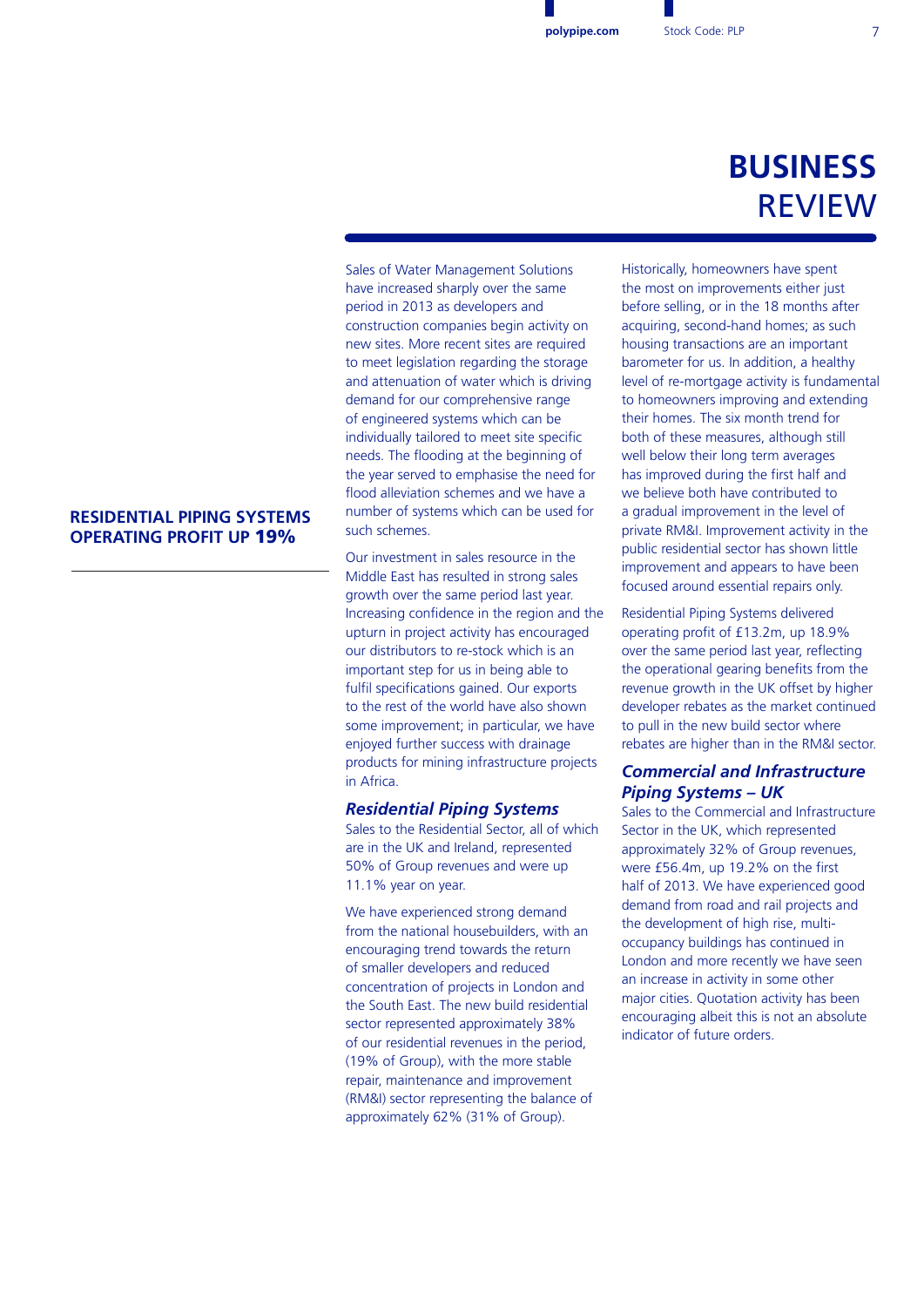Exports to the Middle East have experienced strong growth over the same period last year, primarily for products which are manufactured in this division. Alongside our traditional drainage ranges, we have secured some small water management projects and we continue to seek opportunities to expand our activities in this area, as heavy rainfall in the region earlier this year highlighted deficiencies in stormwater drainage in a number of built up areas.

Strong revenue growth, particularly in our higher margin Water Management products and our continuing focus on material cost control, drove a 56.4% improvement in operating profit to £8.6m in the first six months of 2014.

# *Commercial and Infrastructure Piping Systems – Europe*

Sales to the Commercial and Infrastructure Sector in Continental Europe (predominantly in France) which represented approximately 18% of Group revenues, were 1.3% ahead in local currency terms but down 2.9% as reported due to the adverse currency translation impact. In the face of difficult market conditions in France, where we do not currently see any signs of underlying market improvement, we have maintained a very close watch on selling price against volume and on adapting our cost base where possible to those volumes. From a very low base, our sales of Water Management Solutions, where we can derive more value from the technical specification nature of these projects, have made satisfactory progress, although we continue to experience delays in the product approval process for our full suite of products.

Despite weak market conditions in our main European continental market, the French business has remained flat in both revenue and operating profit in constant currency exchange rates, as modest market share gains in France and higher export sales offset the market decline.

### **Outlook**

The year started strongly, albeit against relatively weak comparables in the early part of the half year, and this positive momentum carried throughout the period. The comparatives become more challenging in the second half of 2014 as the market improved significantly during the course of 2013. The Construction Products Association summer forecast shows overall UK construction output growing by 4.7% for the full year in 2014. We remain well placed to capture our share of this anticipated market growth in the UK. In addition to the underlying market improvement, the directors remain confident that our growth initiatives will deliver results for the full year in line with our expectations at the time of the IPO.

**commercial & infrastructure piping systems UK operating profit UP** 56%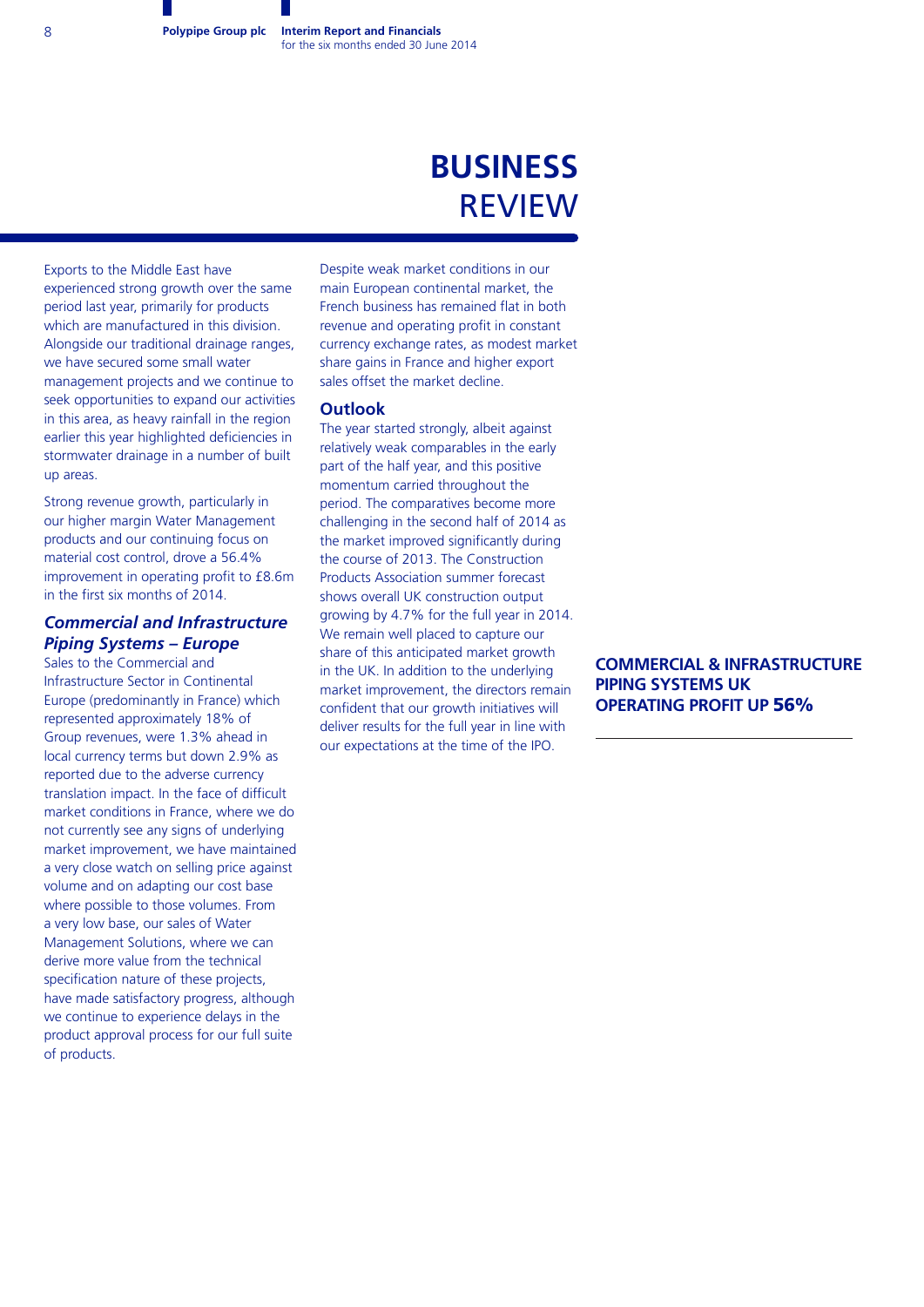# **Financial Review** *Cash flow and net debt*

Cash generated from operations before operating exceptional items increased by 42.4% during the period to £17.8m\* (H1 2013: £12.5m) due to the improved operating performance and lower working capital to sales. Outstanding listing costs of £3.5m will be settled by the end of the year, adjusting for this, operating net working capital to rolling 12 month sales fell from 5.2% at June 2013 to 3.0% at June 2014, largely due to higher rebate accruals.

Net debt (including accrued interest and unamortised debt issuance costs) increased by £15.6m to £99.9m after the seasonal increase in net working capital of £12.1m and listing and refinancing costs of £18.2m.

Net debt to rolling adjusted 12 month EBITDA (operating profit pre operating exceptional items plus depreciation) at June 2014 was 1.7 times (December 2013: 1.6 times).

\*cash generated from operations of £8.9m plus cash paid in respect of operating exceptional items.

### *Finance Costs*

Finance costs for the six months to 30 June 2014 of £6.5m were lower than the finance costs of £7.8m in the corresponding period in the prior year as a result of the refinancing of the £150m Senior Secured Notes (fixed interest rate of 9.5%) with £30m from surplus cash

balances and £120m from a new five year term bank loan. Interest on the new five

year term bank loan is currently payable at a rate of LIBOR plus a margin of 2.75% which reduces if the leverage ratio of the Group improves.

Exceptional finance costs of £8.6m in relation to the refinancing were incurred in the period.

### *Taxation*

Tax has been provided at the estimated full year rate of 23.9% (2013: 18.7%). This reflects limited tax relief available of £1.6m on operating exceptional items and exceptional finance costs of £21.0m (7.6%). Before these exceptional items, the estimated full year tax rate would be 14.5%. This is lower than the UK tax rate for the year of 21.5% due to the availability of brought forward non–trading losses.

## *Dividend*

The Board has declared an initial interim dividend of 1.5 pence per share. This dividend will be paid on 26 September 2014 to shareholders on the register at the close of business on 29 August 2014.

As highlighted in the Group's IPO prospectus, our dividend policy is to pay a minimum of 40% of the Group's annual profit after tax (adjusted to exclude exceptional items). The directors intend that the Company will pay the total annual dividend in two tranches, as an interim dividend and a final dividend, to be

**cash generated from operations**\* **up** 42.4%

# **interim dividend** 1.5 pence

\* Before operating exceptional items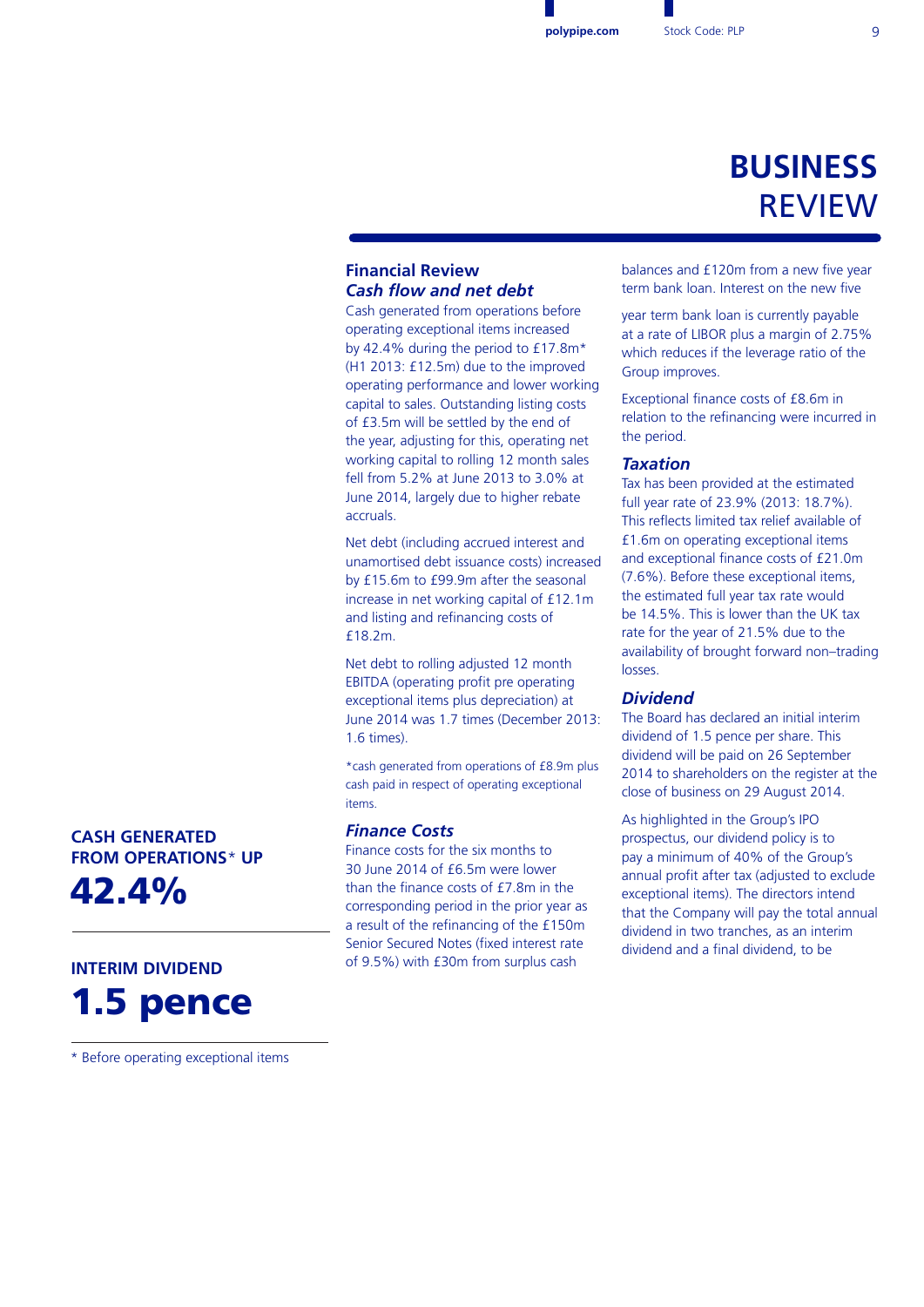announced at the time of announcement of the interim and preliminary results, in the approximate proportions of one-third and two-thirds, respectively. As previously guided, the dividend in respect of the current financial year will be paid pro rata to reflect the period of time we have been listed as a proportion of the full year. The Group may revise its dividend policy from time to time.

### **Going Concern**

The Group continues to meet its day to day working capital and other funding requirements through a combination of long term funding and cash deposits. The Group's bank financing facilities are a £120m five year term loan and a £40m committed revolving credit facility (undrawn at June 2014). Both the term loan and revolving credit facility expire in March 2019.

After making due enquiry, the directors have a reasonable expectation that the Company and its subsidiaries have adequate resources to continue operational existence for the foreseeable future and therefore adopt the going concern principle.

# **Risks and Uncertainties**

The Board continually assesses and monitors the key risks of the business. The principal risks and uncertainties that could have a material impact on the Group's performance have not changed from those which are set out in detail in Part 1 ("Risk Factors") of the Group's IPO prospectus dated 11 April 2014 (the "Prospectus").

### These cover:

- Cyclical economic conditions and conditions affecting the construction industry.
- Unexpected or prolonged period of inclement or severe weather.
- Government action and policies.
- Increases in the market price of petroleum feedstocks can have a direct impact on the prices we pay for our raw materials.
- Our businesses are dependent on key customers continuing to order from us.
- Changes in government regulations and standards relating to the manufacture and use of building materials, particularly plastics and polymers.
- The ability to attract and retain our Executive Management Team and qualified personnel.

A copy of the Prospectus is available on the Group's website, www.polypipe.com.

### **Forward Looking Statements**

Certain statements in this half yearly report are forward looking. Although the Group believes that the expectations reflected in these forward looking statements are reasonable, we can give no assurance that these expectations will prove to have been correct. Because these statements contain risks and uncertainties, actual results may differ materially from those expressed or implied by these forward looking statements. We undertake no obligation to update any forward looking statements, whether as a result of new information future events or otherwise.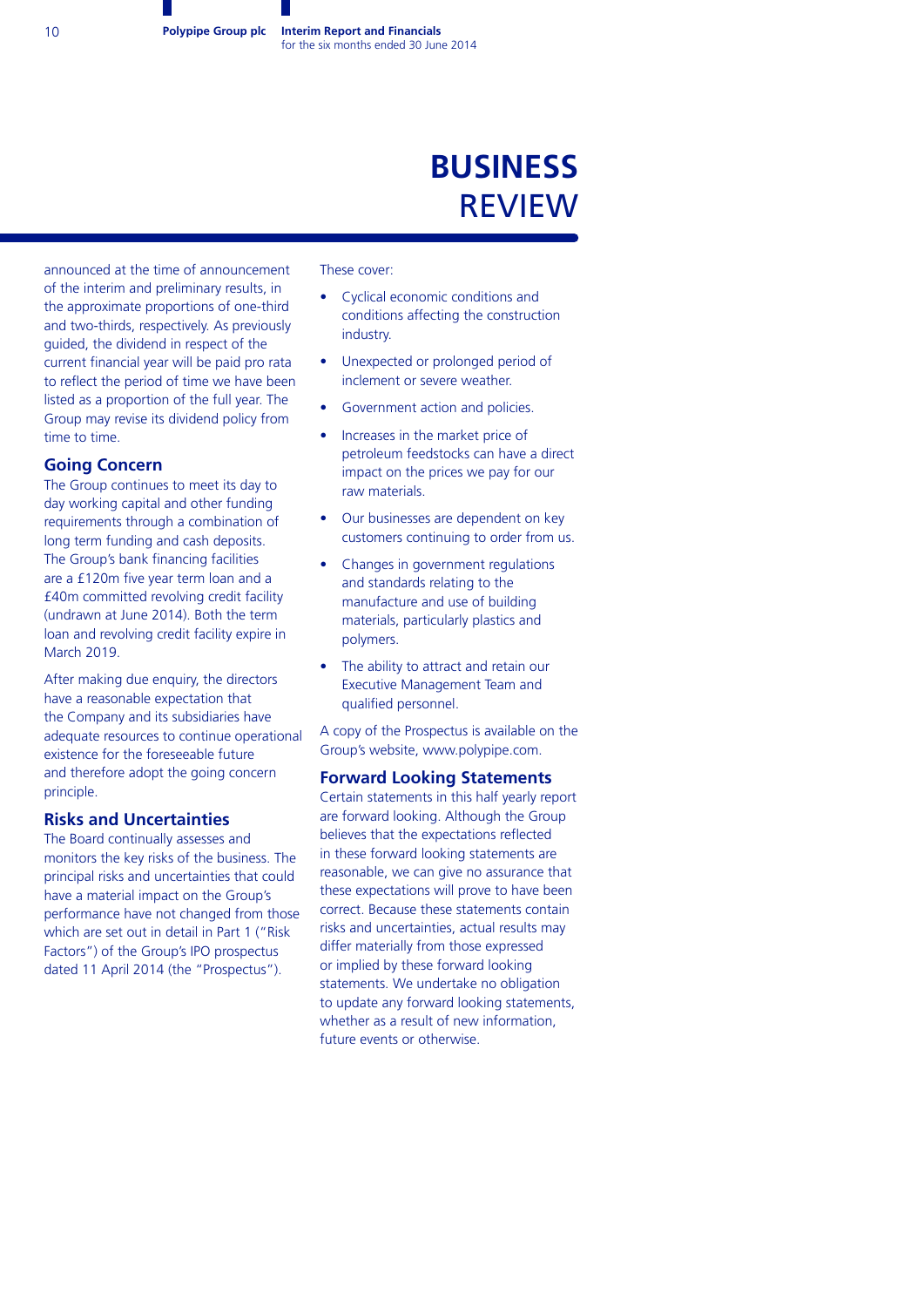# **directors' Responsibility statement** in respect of the half-yearly report

We confirm that to the best of our knowledge:

- The condensed set of financial statements has been prepared in accordance with International Accounting Standard ("IAS") 34 Interim Financial Reporting as adopted by the EU;
- The Interim Management Report includes a fair review of the information required by:
	- (a) DTR 4.2.7R of the Disclosure and Transparency Rules, being an indication of important events that have occurred during the first six months of the financial year and their impact on the condensed set of financial statements; and a description of the principal risks and uncertainties for the remaining six months of the financial year; and
	- (b) DTR 4.2.8R of the Disclosure and Transparency Rules, being related party transactions that have taken place in the first six months of the current financial year and that have materially affected the financial position or performance of the entity during that period; and any changes in the related party transactions described in the last annual report that could do so.

This report was approved by the Board of directors on 18 August 2014 and is available on the Company's website www.polypipe.com under "Investors" then "Results Centre".

By order of the Board

**David Hall** Chief Executive Officer **Peter Shepherd** Chief Financial Officer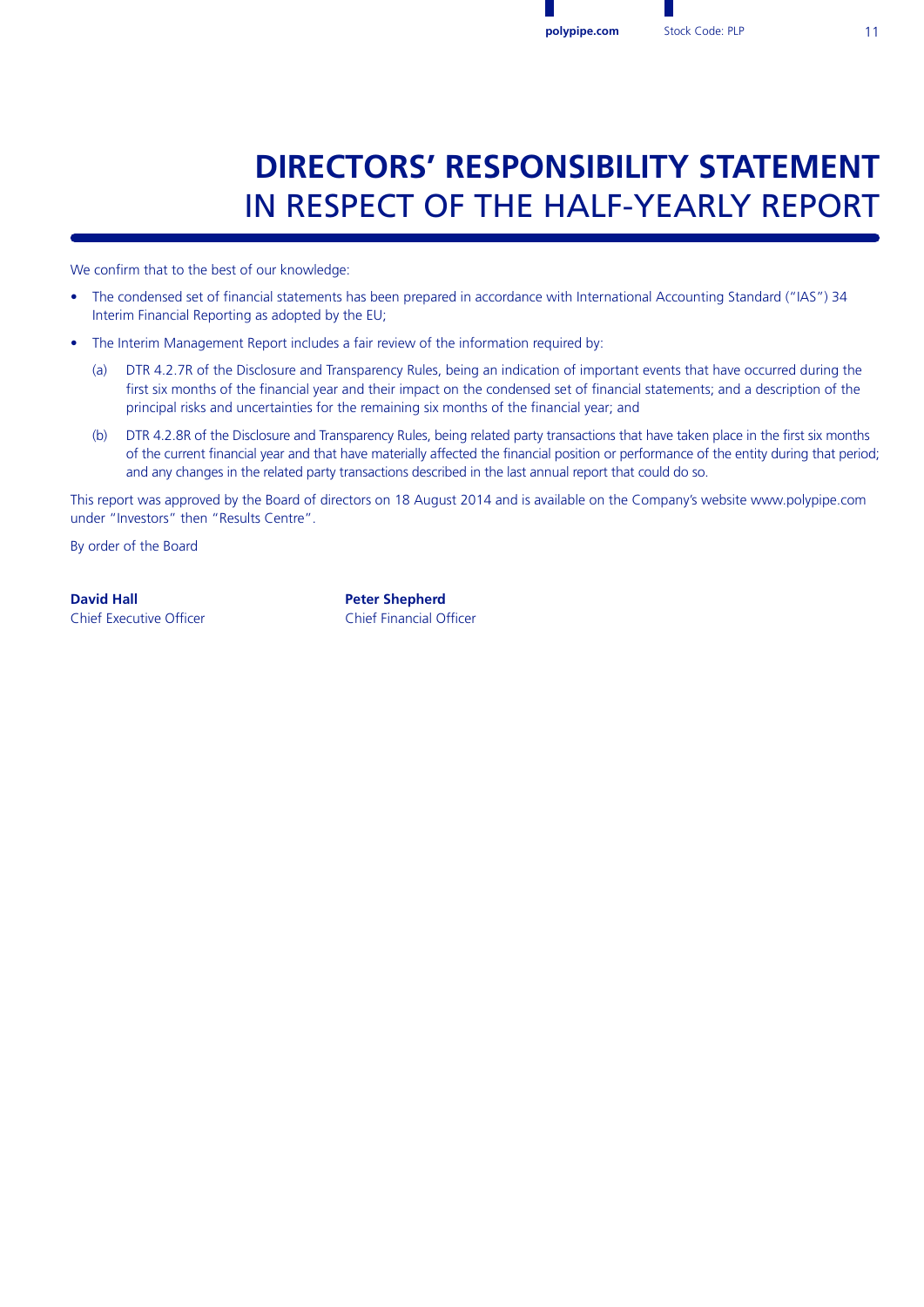# **Interim Group Income Statement**

for the six months ended 30 June 2014 (unaudited)

| Year ended<br>31 December<br>2013 |                                                            |                | <b>Half year to</b><br>30 June<br>2014 | Half year to<br>30 June<br>2013 |
|-----------------------------------|------------------------------------------------------------|----------------|----------------------------------------|---------------------------------|
| <b>fm</b>                         |                                                            | <b>Notes</b>   | <b>fm</b>                              | f <sub>m</sub>                  |
| 300.8                             | <b>Revenue</b>                                             | 3              | 168.2                                  | 151.8                           |
| (188.3)                           | Cost of sales                                              |                | (105.3)                                | (97.0)                          |
| 112.5                             | <b>Gross profit</b>                                        |                | 62.9                                   | 54.8                            |
| (46.9)                            | Selling and distribution costs                             |                | (25.4)                                 | (23.5)                          |
| (25.9)                            | <b>Administration expenses</b>                             |                | (14.8)                                 | (13.7)                          |
| 39.7                              | <b>Operating profit before operating exceptional items</b> | $\overline{3}$ | 22.7                                   | 17.6                            |
| 0.1                               | <b>Operating exceptional items</b>                         | 4              | (12.4)                                 | (0.2)                           |
| 39.8                              | <b>Operating profit</b>                                    |                | 10.3                                   | 17.4                            |
| 0.3                               | <b>Finance revenue</b>                                     | 5              | 0.2                                    | 0.1                             |
| (15.5)                            | <b>Finance costs</b>                                       | 5              | (6.5)                                  | (7.8)                           |
| $\equiv$                          | <b>Exceptional finance costs</b>                           | 5              | (8.6)                                  |                                 |
| 24.6                              | (Loss)/profit before tax                                   |                | (4.6)                                  | 9.7                             |
| (4.6)                             | <b>Taxation</b>                                            | 6              | 1.1                                    | (1.8)                           |
| 20.0                              | (Loss)/profit for the period                               |                | (3.5)                                  | 7.9                             |
|                                   |                                                            |                |                                        |                                 |
|                                   | <b>Earnings per share (pence)</b>                          |                |                                        |                                 |
| 10.00                             | <b>Basic and diluted</b>                                   | $\overline{7}$ | (1.75)                                 | 3.95                            |
| 9.95                              | Adjusted - basic and diluted                               | $\overline{7}$ | 7.05                                   | 4.05                            |
|                                   |                                                            |                |                                        |                                 |
|                                   | <b>Dividend per share (pence)</b>                          |                |                                        |                                 |
|                                   | Interim                                                    | 8              | 1.5                                    |                                 |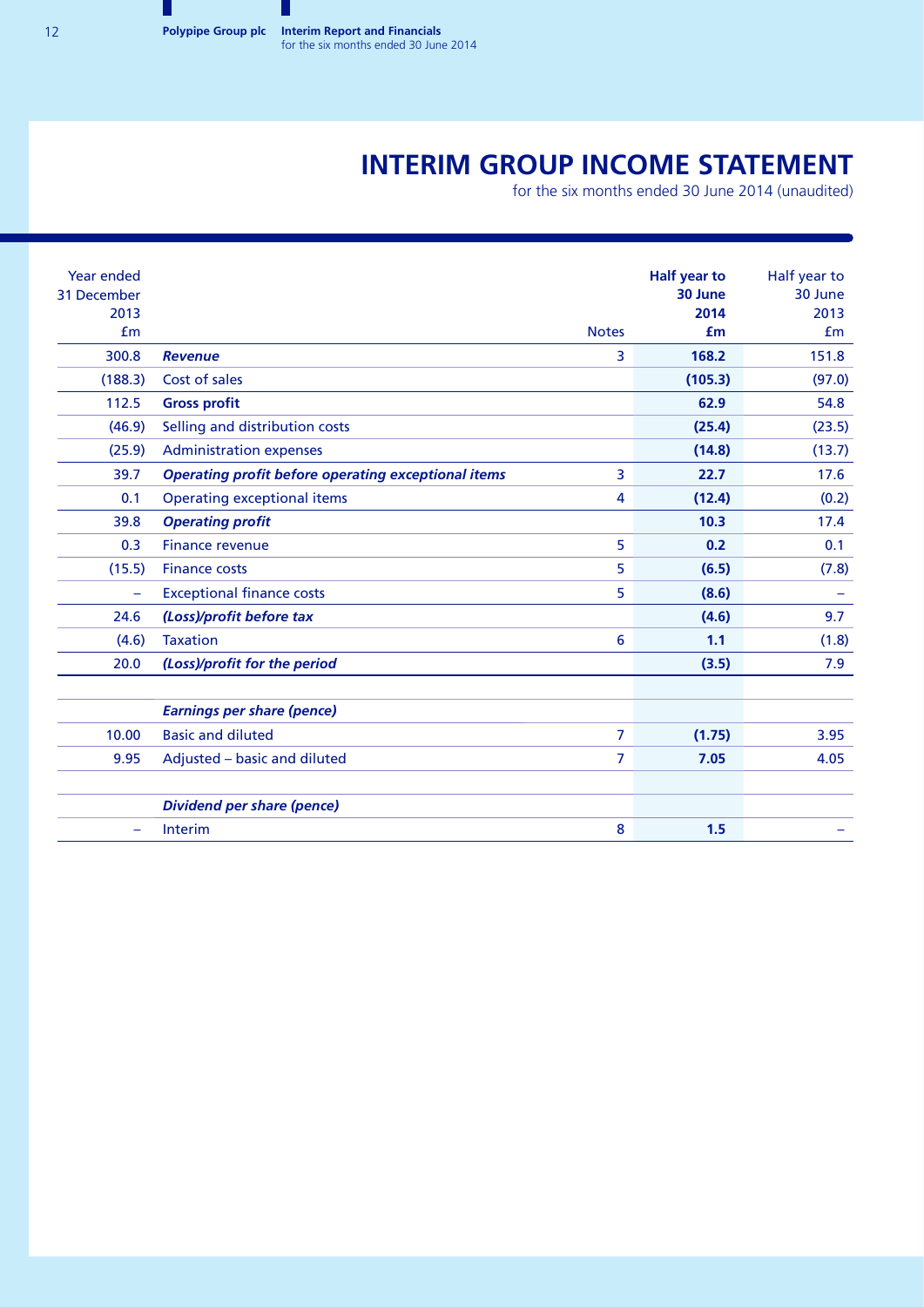# **Interim Group Statement of Comprehensive Income**

for the six months ended 30 June 2014 (unaudited)

| Year ended<br>31 December<br>2013<br>£m |                                                                   | Half year to<br>30 June<br>2014<br>£m | Half year to<br>30 June<br>2013<br>£m |
|-----------------------------------------|-------------------------------------------------------------------|---------------------------------------|---------------------------------------|
| 20.0                                    | (Loss)/profit for the period                                      | (3.5)                                 | 7.9                                   |
|                                         | Other comprehensive income/(expense):                             |                                       |                                       |
|                                         | Items which will be reclassified subsequently to profit and loss: |                                       |                                       |
| 0.3                                     | Exchange differences on translation of foreign operations         | (0.7)                                 | 0.6                                   |
| 0.3                                     | Other comprehensive income/(expense) for the period net of tax    | (0.7)                                 | 0.6                                   |
| 20.3                                    | Total comprehensive income/(expense) for the period net of tax    | (4.2)                                 | 8.5                                   |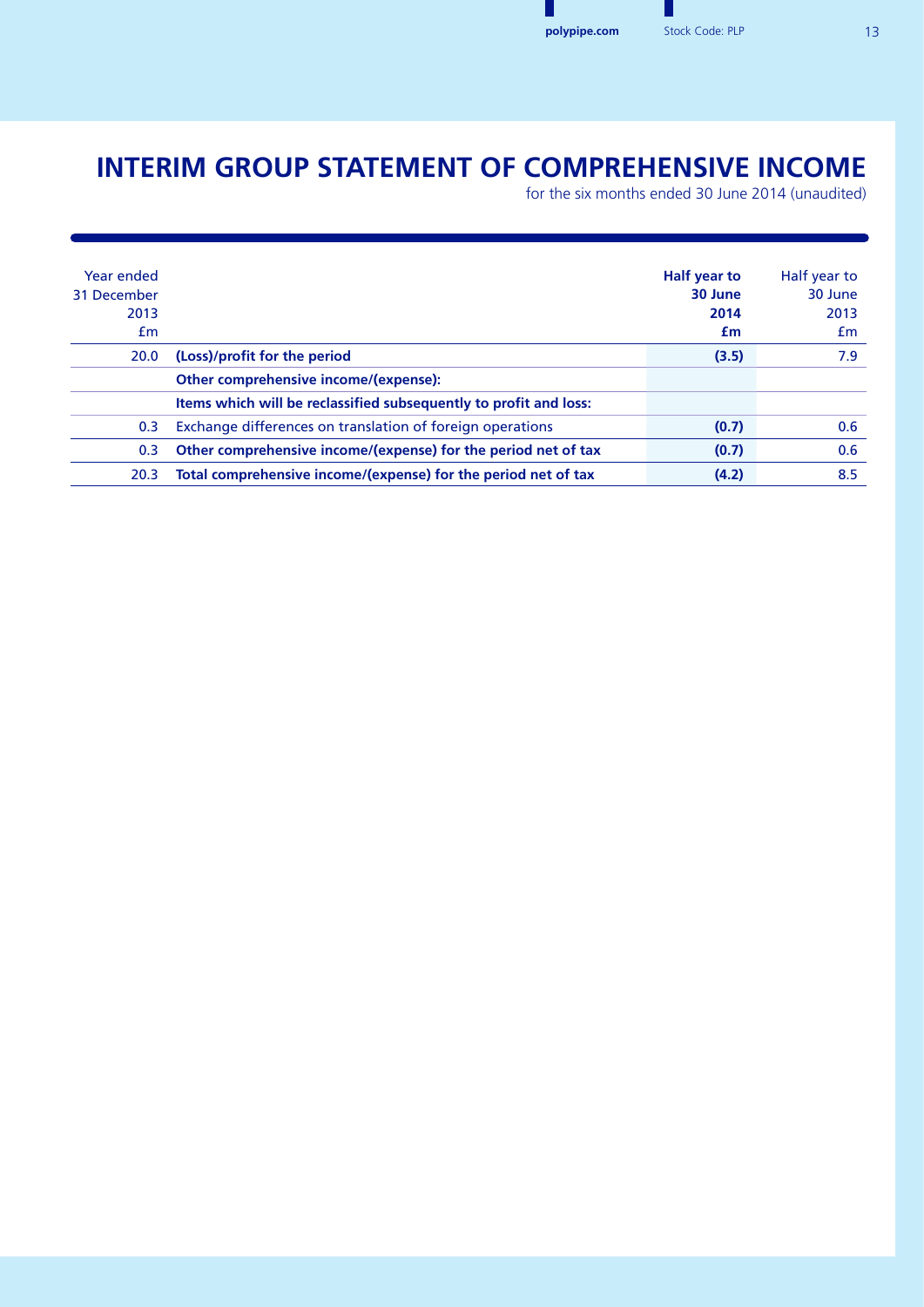# **Interim Group Balance Sheet**

at 30 June 2014 (unaudited)

| Year ended<br>31 December<br>2013<br>£m |                                        | <b>Half year to</b><br>30 June<br>2014<br>£m | Half year to<br>30 June<br>2013<br><b>fm</b> |
|-----------------------------------------|----------------------------------------|----------------------------------------------|----------------------------------------------|
|                                         | <b>Non-current assets</b>              |                                              |                                              |
| 89.0                                    | Property, plant and equipment          | 88.8                                         | 83.6                                         |
| 234.4                                   | Intangible assets                      | 234.4                                        | 234.4                                        |
| 323.4                                   | <b>Total non-current assets</b>        | 323.2                                        | 318.0                                        |
|                                         | <b>Current assets</b>                  |                                              |                                              |
| 38.9                                    | <b>Inventories</b>                     | 41.0                                         | 34.8                                         |
| 21.4                                    | Trade and other receivables            | 25.8                                         | 32.1                                         |
| $\qquad \qquad -$                       | Income tax recoverable                 | 1.1                                          |                                              |
| 0.4                                     | <b>Financial assets</b>                | 0.4                                          |                                              |
| 65.9                                    | Cash and cash equivalents              | 18.1                                         | 41.7                                         |
| 126.6                                   | <b>Total current assets</b>            | 86.4                                         | 108.6                                        |
| 450.0                                   | <b>Total assets</b>                    | 409.6                                        | 426.6                                        |
|                                         | <b>Current Liabilities</b>             |                                              |                                              |
| (62.0)                                  | Trade and other payables               | (60.9)                                       | (51.1)                                       |
| $\equiv$                                | <b>Financial liabilities</b>           |                                              | (0.3)                                        |
| (2.4)                                   | Income tax payable                     |                                              | (1.8)                                        |
| (64.4)                                  | <b>Total current liabilities</b>       | (60.9)                                       | (53.2)                                       |
|                                         | <b>Non-current liabilities</b>         |                                              |                                              |
| (150.6)                                 | <b>Financial liabilities</b>           | (118.4)                                      | (150.2)                                      |
| (2.0)                                   | <b>Other liabilities</b>               | (1.5)                                        | (2.0)                                        |
| (1.6)                                   | Deferred tax liability                 | (1.6)                                        | (1.6)                                        |
| (154.2)                                 | <b>Total non-current liabilities</b>   | (121.5)                                      | (153.8)                                      |
| (218.6)                                 | <b>Total liabilities</b>               | (182.4)                                      | (207.0)                                      |
| 231.4                                   | <b>Net assets</b>                      | 227.2                                        | 219.6                                        |
|                                         | <b>Capital and reserves</b>            |                                              |                                              |
| 1.3                                     | <b>Equity share capital</b>            | 0.2                                          | 1.3                                          |
|                                         | Share premium                          |                                              | 315.9                                        |
| -                                       | Capital redemption reserve             | 1.1                                          |                                              |
| (0.6)                                   | Foreign currency retranslation reserve | (1.3)                                        | (0.3)                                        |
| 230.7                                   | <b>Retained earnings</b>               | 227.2                                        | (97.3)                                       |
| 231.4                                   | <b>Total equity</b>                    | 227.2                                        | 219.6                                        |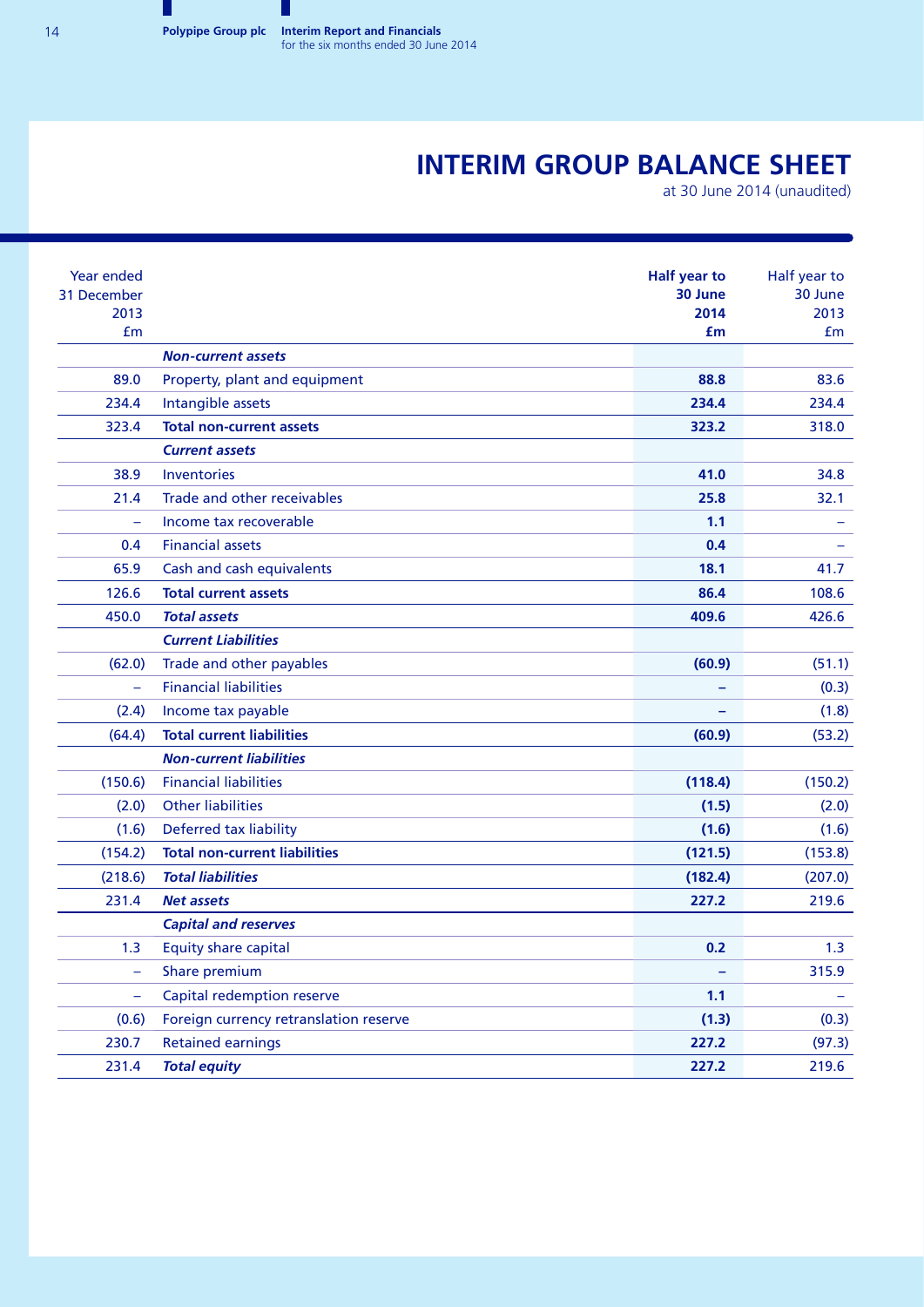# **Interim Group Statement of Changes in Equity**

for the six months ended 30 June 2014 (unaudited)

|                                                     | <b>Share</b><br>capital  | <b>Share</b><br>premium  | Capital<br>redemption<br>reserve | <b>Translation</b><br>reserve | <b>Retained</b><br>earnings | <b>Total</b><br>equity |
|-----------------------------------------------------|--------------------------|--------------------------|----------------------------------|-------------------------------|-----------------------------|------------------------|
| Six months ended 30 June 2014                       | $\mathbf{f}$ m           | $\mathbf{f}$ m           | $\mathbf{f}$ m                   | <b>fm</b>                     | £m                          | f <sub>m</sub>         |
| <b>Opening balance</b>                              | 1.3                      | $\overline{\phantom{0}}$ | -                                | (0.6)                         | 230.7                       | 231.4                  |
| Loss for the period                                 | ۰                        | -                        | -                                | -                             | (3.5)                       | (3.5)                  |
| Other comprehensive expense                         | -                        |                          |                                  | (0.7)                         |                             | (0.7)                  |
| <b>Total comprehensive income for</b><br>the period | ÷                        |                          |                                  | (0.7)                         | (3.5)                       | (4.2)                  |
| <b>Cancellation of Deferred shares</b>              | (1.1)                    |                          | 1.1                              | ÷,                            | -                           |                        |
| <b>Closing balance</b>                              | 0.2                      |                          | 1.1                              | (1.3)                         | 227.2                       | 227.2                  |
|                                                     |                          |                          |                                  |                               |                             |                        |
| Six months ended 30 June 2013                       |                          |                          |                                  |                               |                             |                        |
| <b>Opening balance</b>                              | 1.3                      | 315.9                    |                                  | (0.9)                         | (105.2)                     | 211.1                  |
| Profit for the period                               | $\equiv$                 | $\equiv$                 | $\overline{\phantom{0}}$         | ÷,                            | 7.9                         | 7.9                    |
| Other comprehensive income                          | -                        | $\overline{\phantom{0}}$ | $\overline{\phantom{0}}$         | 0.6                           |                             | 0.6                    |
| <b>Total comprehensive income for</b><br>the period |                          |                          |                                  | 0.6                           | 7.9                         | 8.5                    |
| <b>Closing balance</b>                              | 1.3                      | 315.9                    | $\overline{\phantom{0}}$         | (0.3)                         | (97.3)                      | 219.6                  |
|                                                     |                          |                          |                                  |                               |                             |                        |
| Year ended 31 December 2013                         |                          |                          |                                  |                               |                             |                        |
| <b>Opening balance</b>                              | 1.3                      | 315.9                    | $\overline{\phantom{0}}$         | (0.9)                         | (105.2)                     | 211.1                  |
| Profit for the period                               | -                        | -                        | -                                | $\equiv$                      | 20.0                        | 20.0                   |
| Other comprehensive income                          | $\overline{\phantom{0}}$ |                          |                                  | 0.3                           |                             | 0.3                    |
| <b>Total comprehensive income for</b><br>the period | $\equiv$                 |                          | $\overline{\phantom{0}}$         | 0.3                           | 20.0                        | 20.3                   |
| Cancellation of share premium                       | ÷,                       | (315.9)                  | $\equiv$                         | $\equiv$                      | 315.9                       |                        |
| <b>Closing balance</b>                              | 1.3                      |                          |                                  | (0.6)                         | 230.7                       | 231.4                  |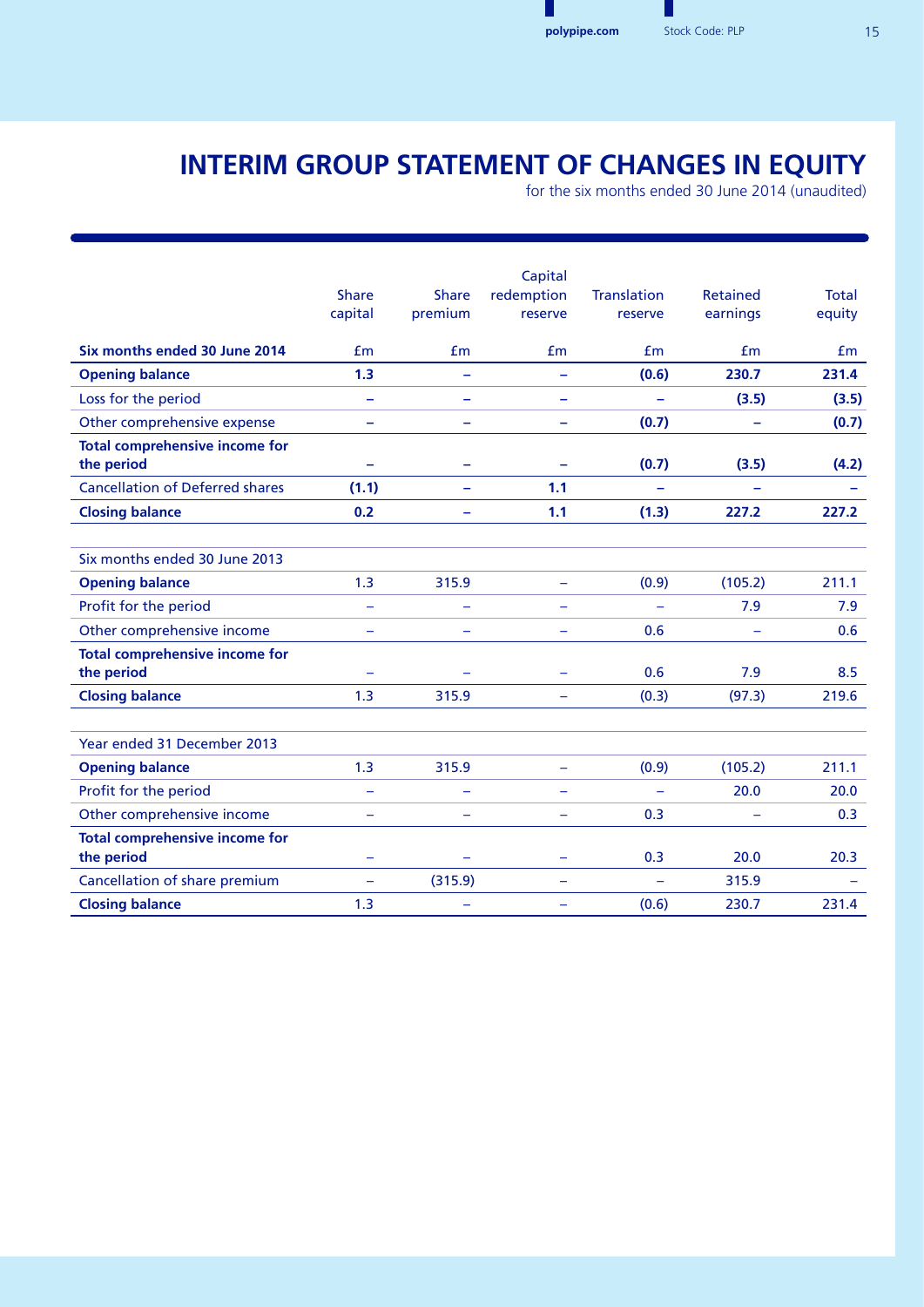# **Interim Group Cash Flow Statement**

for the six months ended 30 June 2014 (unaudited)

| <b>Year ended</b><br>31 December<br>2013<br>£m |                                                         | <b>Half year to</b><br>30 June<br>2014<br>£m | Half year to<br>30 June<br>2013<br>$\mathbf{f}$ m |
|------------------------------------------------|---------------------------------------------------------|----------------------------------------------|---------------------------------------------------|
|                                                | <b>Operating activities</b>                             |                                              |                                                   |
| 24.6                                           | (Loss)/profit for the year before tax                   | (4.6)                                        | 9.7                                               |
| 15.2                                           | Add back net financing costs                            | 14.9                                         | 7.7                                               |
| 39.8                                           | <b>Operating profit</b>                                 | 10.3                                         | 17.4                                              |
|                                                | Adjusted for non cash-items:                            |                                              |                                                   |
| (0.7)                                          | Gain on disposal of property, plant and equipment       | (0.1)                                        | (0.1)                                             |
|                                                | Operating exceptional items - net expense recognised    | 12.4                                         |                                                   |
|                                                | - cash paid                                             | (8.9)                                        |                                                   |
| (0.3)                                          | Profit on sale of investments                           |                                              | (0.3)                                             |
| 13.9                                           | Depreciation                                            | 7.3                                          | 6.9                                               |
| 52.7                                           | Operating cash flow before movement in working capital  | 21.0                                         | 23.9                                              |
|                                                | Movement in working capital:                            |                                              |                                                   |
| 1.9                                            | <b>Receivables</b>                                      | (4.7)                                        | (8.7)                                             |
| 4.7                                            | <b>Payables</b>                                         | (4.9)                                        | (6.0)                                             |
| (1.1)                                          | Inventories                                             | (2.5)                                        | 3.3                                               |
| 58.2                                           | <b>Cash generated from operations</b>                   | 8.9                                          | 12.5                                              |
| (4.9)                                          | Income tax paid                                         | (2.4)                                        | (2.7)                                             |
| 53.3                                           | <b>Net cash flows from operating activities</b>         | 6.5                                          | 9.8                                               |
|                                                | <b>Investing activities</b>                             |                                              |                                                   |
| 0.3                                            | Interest received                                       | 0.2                                          | 0.1                                               |
| 0.8                                            | Proceeds from disposal of property, plant and equipment | 0.1                                          | 0.1                                               |
| 0.3                                            | Proceeds from sale of investments                       |                                              | 0.3                                               |
| (21.1)                                         | Purchase of property, plant and equipment               | (7.3)                                        | (8.3)                                             |
| (19.7)                                         | Net cash flow used in investing activities              | (7.0)                                        | (7.8)                                             |
|                                                | <b>Financing activities</b>                             |                                              |                                                   |
| (0.1)                                          | Repayment of bank loan                                  | (30.0)                                       | (0.1)                                             |
| (14.6)                                         | Interest paid                                           | (8.0)                                        | (7.2)                                             |
| $\qquad \qquad -$                              | <b>Refinancing costs</b>                                | (9.3)                                        |                                                   |
| (14.7)                                         | <b>Net cash flows from financing activities</b>         | (47.3)                                       | (7.3)                                             |
| 18.9                                           | Net (decrease)/increase in cash and cash equivalents    | (47.8)                                       | (5.3)                                             |
| 47.0                                           | Cash and cash equivalents - opening balance             | 65.9                                         | 47.0                                              |
| 65.9                                           | Cash and cash equivalents - closing balance             | 18.1                                         | 41.7                                              |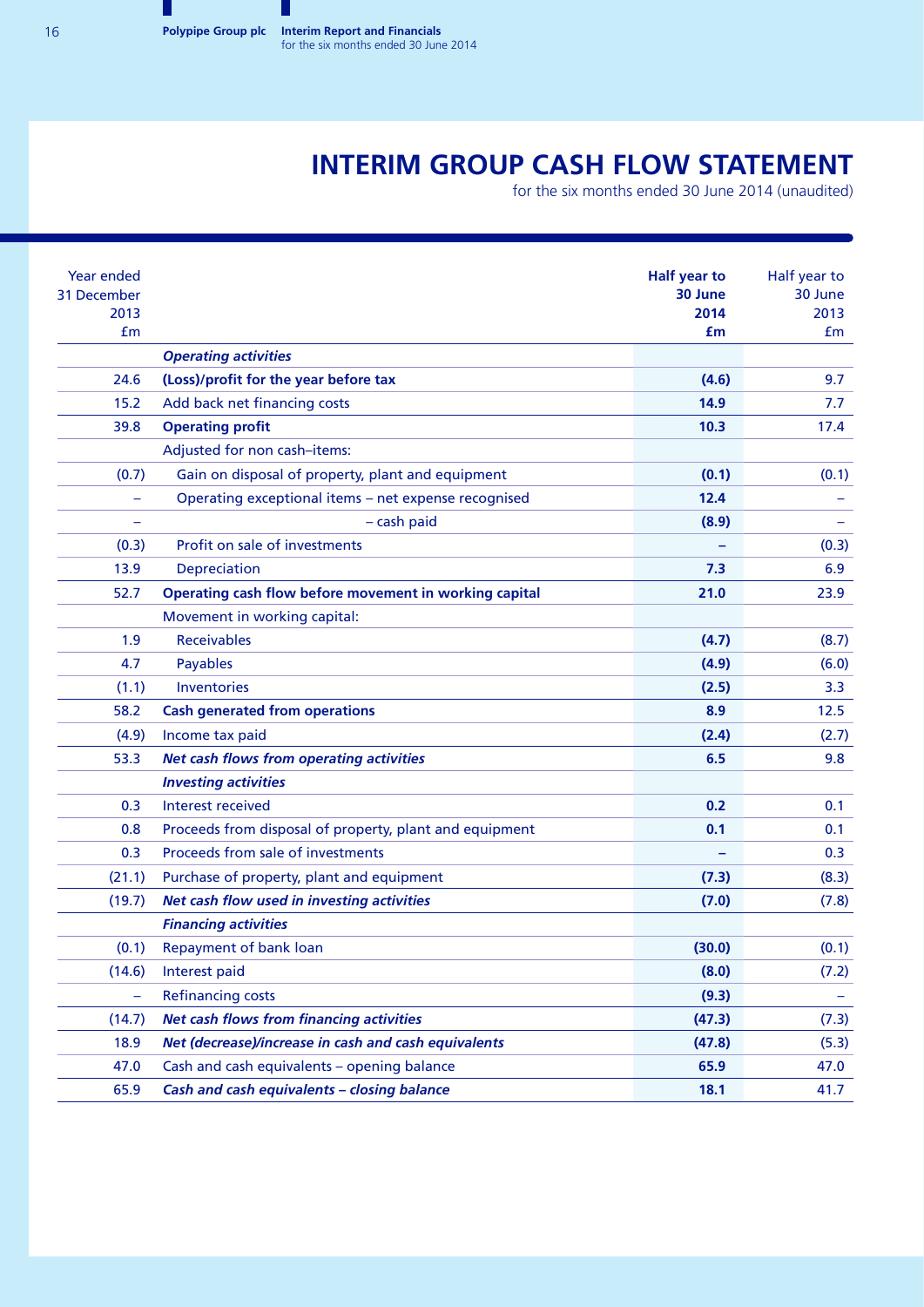# **Notes to the Interim Financial Statements**

at 30 June 2014

### **1. Basis of preparation**

Polypipe Group plc is incorporated in the UK. The condensed interim financial statements have been prepared in accordance with the Disclosure and Transparency rules of the Financial Conduct Authority and IAS 34 "Interim Financial Reporting (as adopted by the EU)".

As required by the Disclosure and Transparency rules of the Financial Conduct Authority, the interim financial statements have been prepared applying the accounting policies and presentation that were applied in the preparation of the Company's published consolidated financial statements for the year ended 31 December 2013. These statements do not include all the information required for full annual financial statements and should be read in conjunction with the full annual report for the year ended 31 December 2013.

The comparative figures for the financial year ended 31 December 2013 are not the Company's statutory accounts for that financial year. Those accounts have been reported on by the Company's auditors and delivered to the Registrar of Companies. The report of the auditors was (i) unqualified, (ii) did not include a reference to any matters to which the auditors drew attention by way of emphasis without qualifying their report, and (iii) did not contain a statement under Section 498 (2) or (3) of the Companies Act 2006.

The financial statements are prepared on the going concern basis. This is considered appropriate given that the Company and its subsidiaries have adequate resources to continue in operational existence for the foreseeable future.

There have been no significant related party transactions in the period to 30 June 2014.

### **2. Financial risks, estimates, assumptions and judgements**

The preparation of the condensed consolidated interim financial statements requires management to make judgements, estimates and assumptions that affect the application of accounting policies and the reported amounts of assets and liabilities, income and expenses. Actual results may differ from estimates.

In preparing these condensed consolidated interim financial statements, the significant judgements made by management in applying the Group's accounting policies and the key sources of estimation uncertainty were the same as those that applied to the consolidated financial statements as at and for the year ended 31 December 2013.

### **3. Segment information**

The Group has two reporting segments – Residential Piping Systems (all UK by origin) and Commercial and Infrastructure Piping Systems (which is split below into UK and Mainland Europe by origin). Several operating segments that have similar economic characteristics have been aggregated into these two reporting segments:

| Year ended<br>31 December 2013 |                |                                                                 | Half year to<br>30 June 2014 |                  |         |           | Half year to<br>30 June 2013 |  |
|--------------------------------|----------------|-----------------------------------------------------------------|------------------------------|------------------|---------|-----------|------------------------------|--|
|                                | Operating      |                                                                 |                              | <b>Operating</b> |         | Operating |                              |  |
| Revenue                        | profit*        |                                                                 | <b>Revenue</b>               | $profit*$        | Revenue | profit*   |                              |  |
| $\mathbf{f}$ m                 | $\mathbf{f}$ m |                                                                 | £m                           | £m               | £m      | £m        |                              |  |
| 158.7                          | 26.0           | <b>Residential Piping Systems</b>                               | 86.8                         | 13.2             | 78.1    | 11.1      |                              |  |
|                                |                | <b>Commercial &amp; Infrastructure</b><br><b>Piping Systems</b> |                              |                  |         |           |                              |  |
| 94.3                           | 13.6           | $- UK$                                                          | 56.4                         | 8.6              | 47.3    | 5.5       |                              |  |
| 58.3                           | 0.1            | - Mainland Europe                                               | 30.6                         | 0.9              | 31.5    | 1.0       |                              |  |
| 152.6                          | 13.7           |                                                                 | 87.0                         | 9.5              | 78.8    | 6.5       |                              |  |
| (10.5)                         |                | Inter segment sales                                             | (5.6)                        | -                | (5.1)   |           |                              |  |
| 300.8                          | 39.7           | <b>Group revenue/operating profit</b>                           | 168.2                        | 22.7             | 151.8   | 17.6      |                              |  |
|                                | 0.1            | Operating exceptional items                                     |                              | (12.4)           |         | (0.2)     |                              |  |
|                                | (15.2)         | Net finance costs                                               |                              | (14.9)           |         | (7.7)     |                              |  |
|                                | 24.6           | (Loss)/profit before taxation                                   |                              | (4.6)            |         | 9.7       |                              |  |

\* before operating exceptional items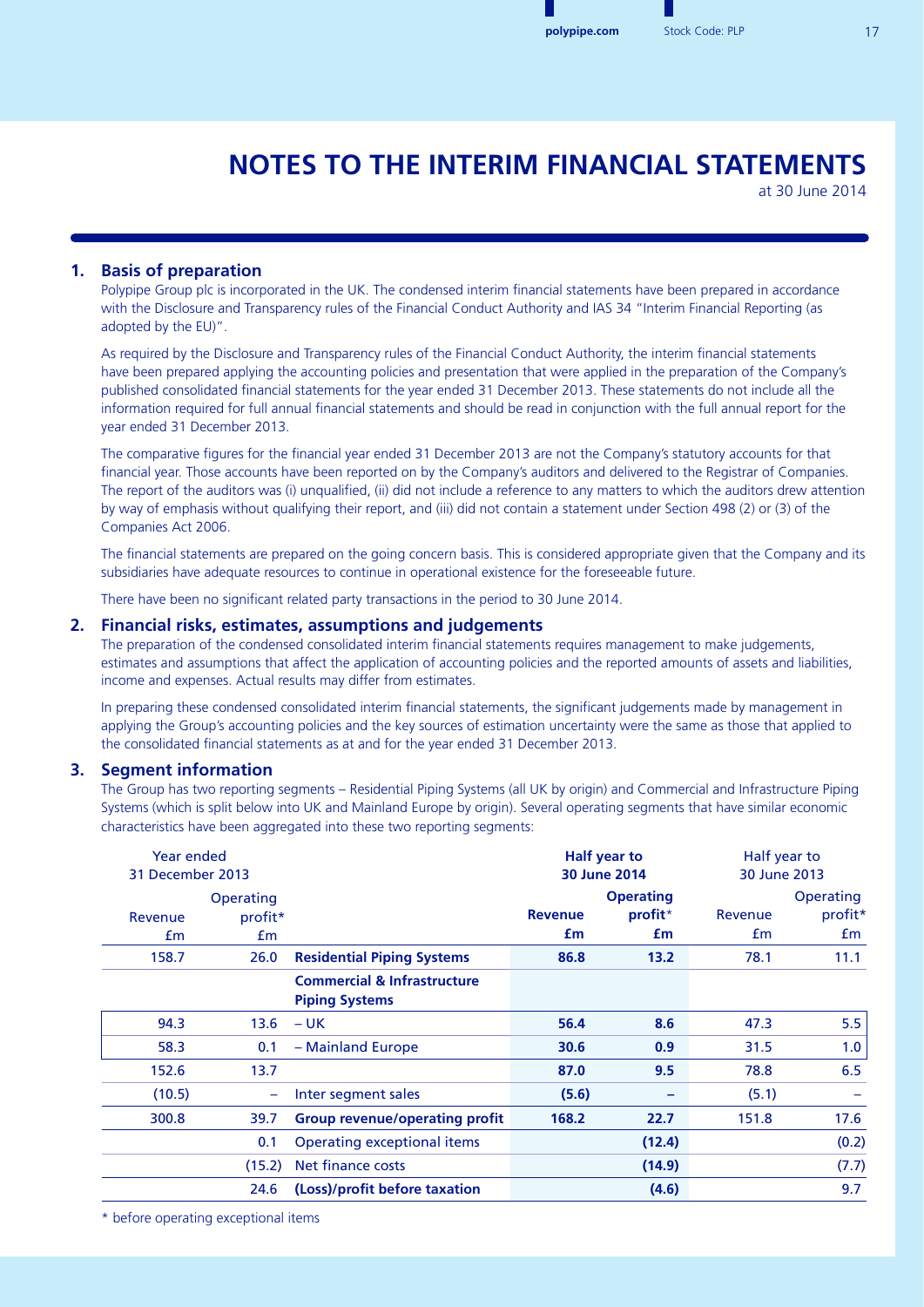# **Notes to the Interim Financial Statements**

at 30 June 2014

# **3. Segment information continued**

Since the last annual financial statements the measure of segment profit has changed from operating profit to operating profit before operating exceptional items.

Given stable market conditions, our revenues have historically been broadly similar between the first and second halves of the year.

Revenue by geographical market:

| Year ended<br>31 December<br>2013<br>$\mathbf{f}$ m |                        | <b>Half year to</b><br>30 June<br>2014<br>£m | Half year to<br>30 June<br>2013<br>$\mathsf{fm}$ |
|-----------------------------------------------------|------------------------|----------------------------------------------|--------------------------------------------------|
| 226.2                                               | UK.                    | 126.5                                        | 112.0                                            |
| 61.3                                                | <b>Mainland Europe</b> | 31.9                                         | 32.8                                             |
|                                                     | 13.3 Rest of the world | 9.8                                          | 7.0                                              |
| 300.8                                               | Total                  | 168.2                                        | 151.8                                            |

### **4. Operating exceptional items**

| <b>Year ended</b><br>31 December |                                      | <b>Half year to</b><br>30 June | Half year to<br>30 June |
|----------------------------------|--------------------------------------|--------------------------------|-------------------------|
| 2013                             |                                      | 2014                           | 2013                    |
| £m                               |                                      | £m                             | $\mathbf{f}$ m          |
|                                  |                                      |                                |                         |
| $\overline{\phantom{m}}$         | Listing costs                        | 12.4                           |                         |
| 0.7                              | <b>Restructuring costs</b>           |                                | 0.5                     |
| 0.2                              | Aborted acquisition costs            | -                              | 0.1                     |
|                                  | (0.3) Profit on sale of investments  | -                              | (0.3)                   |
|                                  | (0.7) Profit on sale of fixed assets | (0.1)                          | (0.1)                   |
| $\overline{\phantom{m}}$         | Other                                | 0.1                            |                         |
| (0.1)                            |                                      | 12.4                           | 0.2                     |

### **5. Finance revenue/costs**

| Year ended<br>31 December<br>2013<br>$\mathbf{f}$ m |                                           | Half year to<br>30 June<br>2014<br>£m | Half year to<br>30 June<br>2013<br>£m |
|-----------------------------------------------------|-------------------------------------------|---------------------------------------|---------------------------------------|
| 0.3 <sub>0</sub>                                    | <b>Bank interest income</b>               | 0.2                                   | 0.1                                   |
| 0.3                                                 | <b>Finance revenue</b>                    | 0.2                                   | 0.1                                   |
| 14.2                                                | Interest on Senior Secured Notes          | 5.9                                   | 7.1                                   |
| 0.2                                                 | Bank interest and other finance charges   | 0.2                                   | 0.2                                   |
| 1.1                                                 | Debt issue cost amortisation              | 0.4                                   | 0.5                                   |
| 15.5                                                | <b>Finance costs</b>                      | 6.5                                   | 7.8                                   |
| $\overline{\phantom{m}}$                            | Senior Secured Notes early settlement fee | 7.2                                   |                                       |
| $\overline{\phantom{m}}$                            | Write off of unamortised debt issue costs | 1.4                                   |                                       |
| $\overline{\phantom{0}}$                            | <b>Exceptional finance costs</b>          | 8.6                                   |                                       |

On 21 May 2014 the £150m Senior Secured Notes were refinanced utilising £30m of cash balances and a £120m five year term bank loan on which interest is payable at LIBOR plus an interest margin of 2.75%, which reduces if the leverage ratio (net debt to EBITDA) reduces.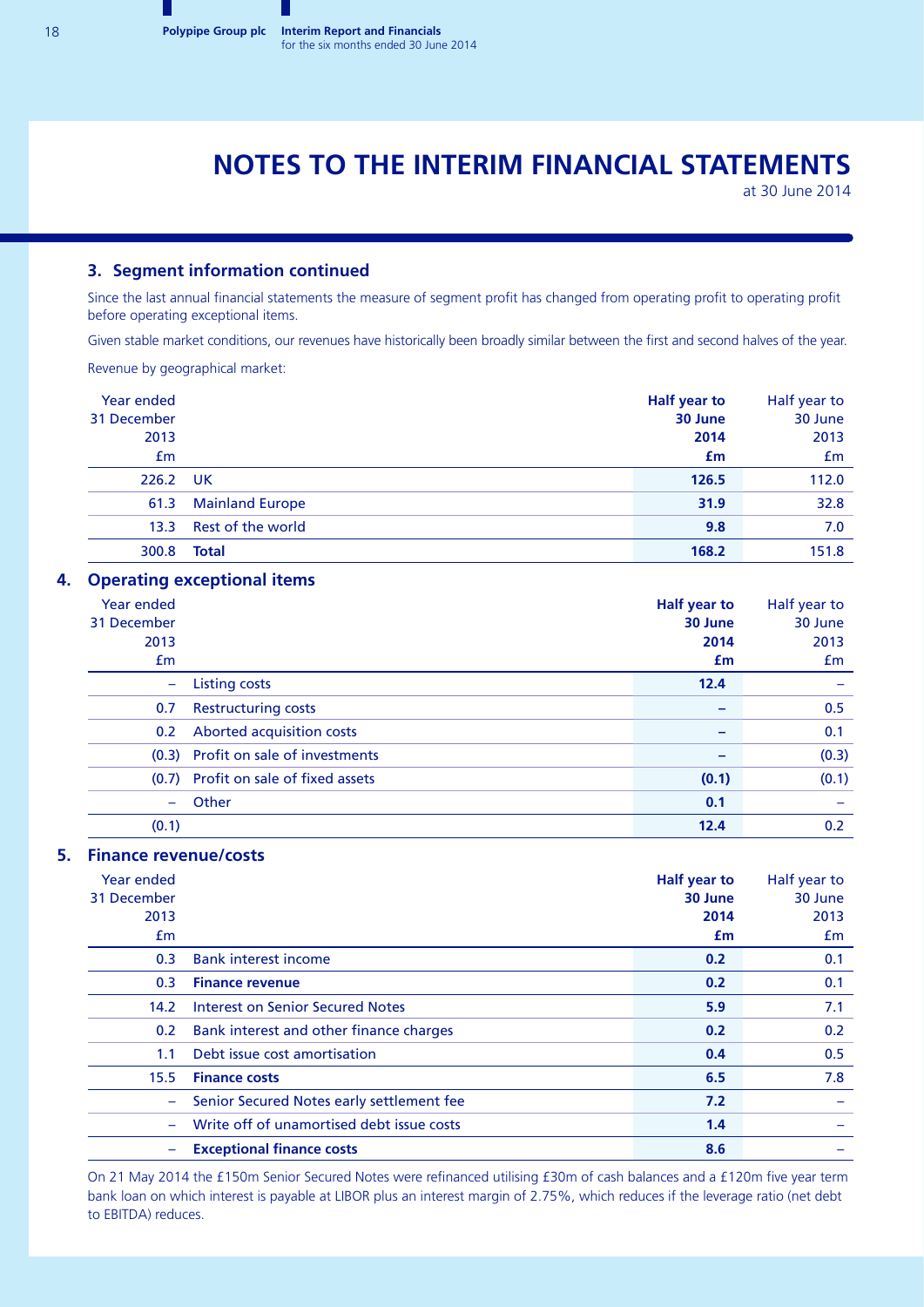### **6. Taxation**

Tax has been provided on the profit before taxation, at the estimated effective rate for the full year of 23.9% (2013: 18.7%). If the impact of exceptional costs is excluded, the underlying tax rate would be 14.5%.

### **7. Earnings per share**

The following reflects the income and share data used in the basic and diluted earnings per share computations:

| Year ended<br>31 December<br>2013<br>$\mathbf{f}$ m |                                                                           | Half year to<br>30 June<br>2014<br>£m | Half year to<br>30 June<br>2013<br>£m |
|-----------------------------------------------------|---------------------------------------------------------------------------|---------------------------------------|---------------------------------------|
| <b>20.0</b>                                         | (Loss)/profit for the period attributable to equity holders of the parent | (3.5)                                 | 7.9                                   |
| 19.9                                                | Adjusted profit for the period                                            | 14.1                                  | 8.1                                   |
| 199,999,862                                         | Weighted average number of ordinary shares in issue<br>during the year    | 199,999,862                           | 199,999,86                            |
| 10.00 pence                                         | Basic and diluted earnings per ordinary share                             | $(1.75)$ pence                        | 3.95 pence                            |
| 9.95 pence                                          | Adjusted basic and diluted earnings per ordinary share                    | <b>7.05 pence</b>                     | 4.05 pence                            |

The weighted average number of shares has been calculated assuming the consolidation and sub-division of shares (as described in note 11) took place as from 1 January 2013.

Adjusted profit is derived below and is defined as the result of the period, excluding the impact of exceptional operating items and exceptional finance costs. The directors consider that this measure gives a better and more consistent indication of the Group's underlying performance.

| Year ended  |                                                                    | Half year to | Half year to |
|-------------|--------------------------------------------------------------------|--------------|--------------|
| 31 December |                                                                    | 30 June      | 30 June      |
| 2013        |                                                                    | 2014         | 2013         |
| £m          |                                                                    | £m           | £m           |
| 39.7        | Operating profit for the period before operating exceptional items | 22.7         | 17.6         |
| (15.2)      | Net finance costs (excluding exceptional finance costs)            | (6.3)        | (7.7)        |
| 24.5        |                                                                    | 16.4         | 9.9          |
| (4.6)       | Taxation at underlying tax rate (note 6)                           | (2.3)        | (1.8)        |
| 19.9        | Adjusted profit for the period                                     | 14.1         | 8.1          |

# **8. Dividends**

There have been no dividends paid during the period (2013: Nil). The directors have proposed an interim dividend for the current year of £3.0m, which equates to 1.5p per share.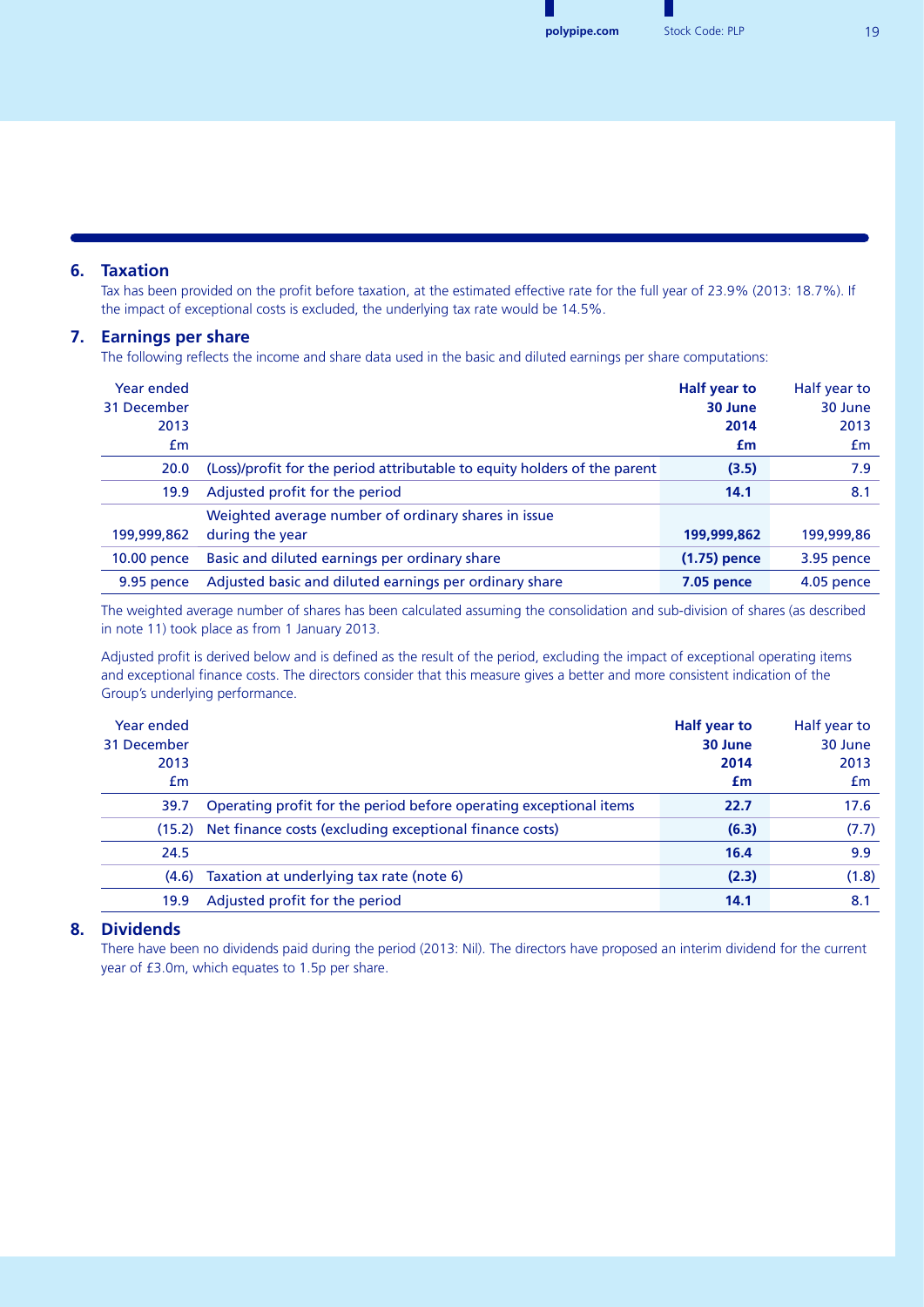# **Notes to the Interim Financial Statements**

at 30 June 2014

# **9. Analysis of net debt**

| Year ended<br>31 December<br>2013 |                                                                       | <b>Half year to</b><br>30 June<br>2014 |         | Half year to<br>30 June<br>2013 |         |
|-----------------------------------|-----------------------------------------------------------------------|----------------------------------------|---------|---------------------------------|---------|
| $\mathbf{f}$ m<br>$\mathbf{f}$ m  |                                                                       | £m                                     | £m      | $\mathbf{f}$ m                  | £m      |
| 65.9                              | Cash and cash equivalents                                             |                                        | 18.1    |                                 | 41.7    |
| 0.4                               | <b>Financial asset</b>                                                |                                        | 0.4     |                                 |         |
|                                   | Interest bearing loans and borrowings due after<br>more than one year |                                        |         |                                 |         |
|                                   | - Bank Joans                                                          | (120.0)                                |         |                                 |         |
| (150.0)                           | - Senior Secured Notes                                                |                                        |         | (150.0)                         |         |
| (2.4)                             | - Accrued interest                                                    | (0.5)                                  |         | (2.5)                           |         |
| 1.8                               | - Unamortised debt issuance costs                                     | 2.1                                    |         | 2.3                             |         |
| (150.6)                           |                                                                       |                                        | (118.4) |                                 | (150.2) |
| $\overline{\phantom{0}}$          | <b>Financial liabilities</b>                                          |                                        |         |                                 | (0.3)   |
| (84.3)                            | <b>Net debt</b>                                                       |                                        | (99.9)  |                                 | (108.8) |

The Group's net debt is defined as cash and cash equivalents, financial assets, loans and other financial liabilities.

# **10. Financial instruments**

### *Fair value of financial instruments*

The book value of trade and other receivables, trade and other payables, cash balances, bank loans and other liabilities equates to fair value.

The table below sets out the Group's accounting classification of its other financial assets and liabilities and their fair values and carrying values.

|                                                                    | <b>Carrying</b><br>value<br>£m      | Fair<br>value<br>£m             |
|--------------------------------------------------------------------|-------------------------------------|---------------------------------|
| Foreign currency derivative contracts                              | 0.3                                 | 0.3                             |
| Interest rate swap                                                 | 0.1                                 | 0.1                             |
| Interest bearing loans and borrowings due after more than one year | (118.4)                             | (118.4)                         |
| Total at 30 June 2014                                              | (118.0)                             | (118.0)                         |
|                                                                    | Carrying<br>value<br>$\mathbf{f}$ m | Fair<br>value<br>$\mathbf{f}$ m |
| Foreign currency derivative contracts                              | (0.3)                               | (0.3)                           |
| Interest bearing loans and borrowings due after more than one year | (150.2)                             | (159.8)                         |
| Total at 30 June 2013                                              | (150.5)                             | (160.1)                         |
|                                                                    | Carrying<br>value<br>$\mathbf{f}$ m | Fair<br>value<br>$\mathbf{f}$ m |
| Foreign currency derivative contracts                              | 0.4                                 | 0.4                             |
| Interest bearing loans and borrowings due after more than one year | (150.6)                             | (157.5)                         |
| Total at 31 December 2013                                          | (150.2)                             | (157.9)                         |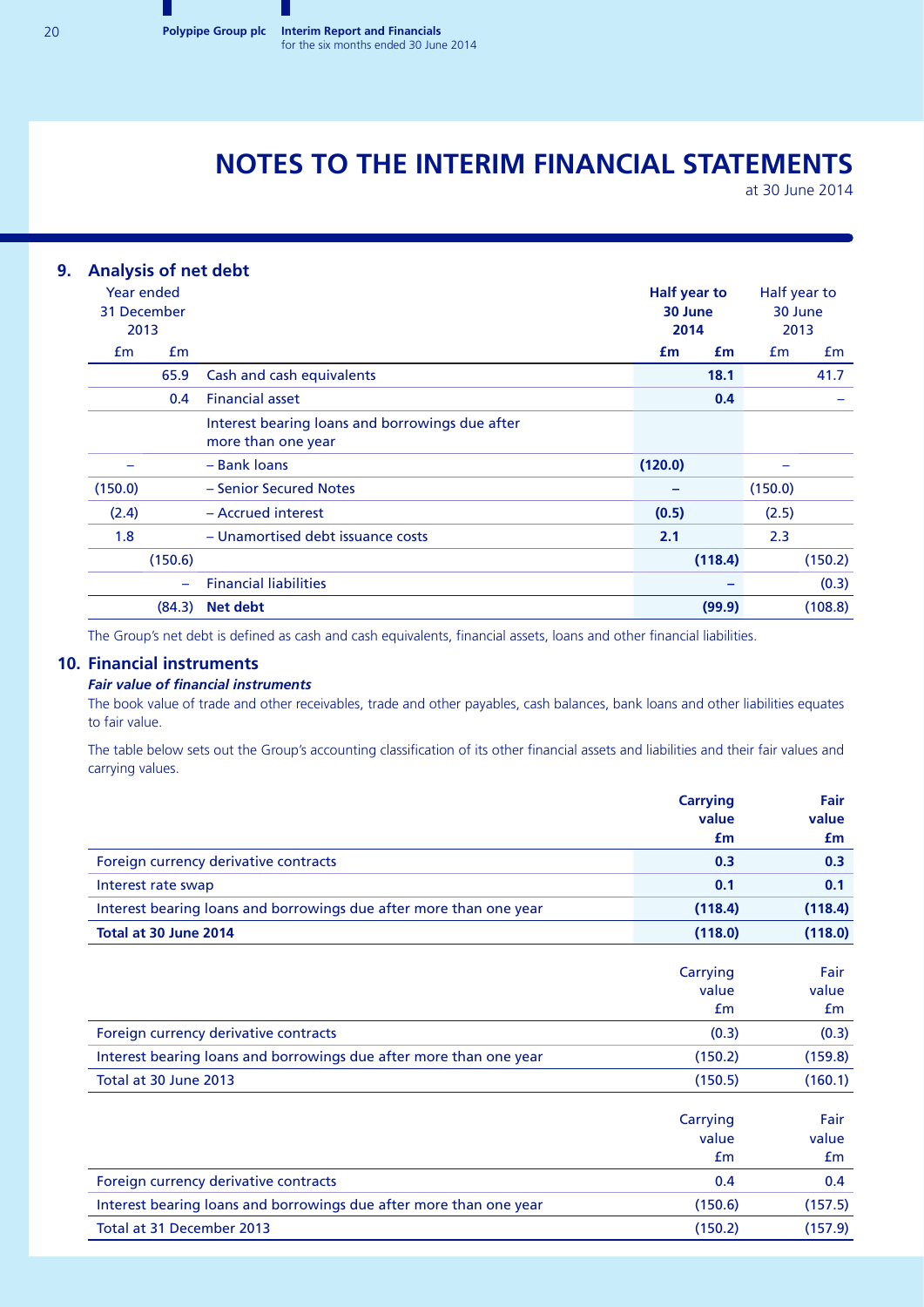# **10. Financial instruments** continued

In respect of the £120m five year term bank loan on which interest is payable at variable LIBOR plus a margin, the Group entered into an interest rate swap on the 16th April 2014 with interest payable at a fixed rate of 2.21% (excluding margin) for the following notional amounts.

| Year ended<br>31 December<br>2013 | <b>Notional</b><br>amount<br>£m |
|-----------------------------------|---------------------------------|
| 2014                              |                                 |
| 2015                              | 48.0                            |
| 2016                              | 60.0                            |
| 2017                              | $70.2 - 72.0$                   |
| 2018                              | $66.6 - 68.4$                   |
| To March 2019                     | 64.8                            |

The fair value of the interest rate swap was determined by reference to market values. Forward currency exchange contracts fair value was determined using quoted forward exchange rates matching the maturities of the contracts.

The fair value of the Senior Secured Notes is based on their quoted mid point market value.

### *Fair value hierarchy*

The Group uses the following hierarchy for determining and disclosing the fair value of financial instruments by valuation technique:

Level 1: quoted (unadjusted) prices in active markets for identical assets or liabilities;

Level 2: other techniques for which all inputs which have a significant effect on the recorded fair value are observable, either directly or indirectly; and

Level 3: techniques which use inputs which have a significant effect on the recorder fair value that are not based on observable market data.

The fair values disclosed above all relate to items categorised as Level 1.

There have been no transfers in any direction in the period.

### **11. Issued share capital**

On 16 April 2014 the Company's entire issued share capital was consolidated and then sub-divided into 199,999,862 Ordinary Shares of £0.001 each and 146,354,735,914 Deferred Shares of £0.00001 each. The Deferred Shares were cancelled on 16 April 2014.

The Ordinary Shares are voting non-redeemable shares and rank equally as to dividends, voting rights and any return of capital on winding up.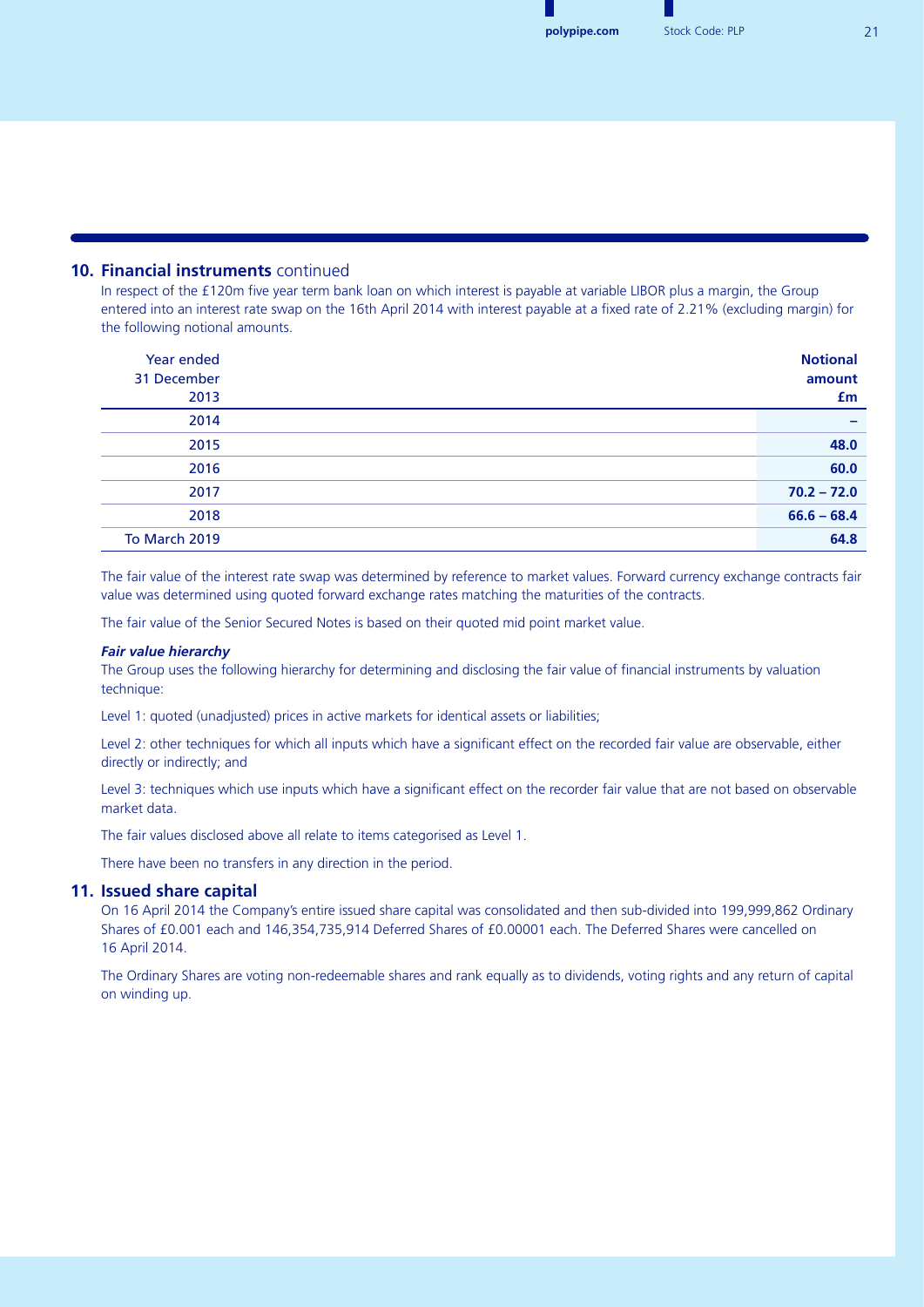### for the six months ended 30 June 2014

# **Independent Review Report** to Polypipe Group plc

# **Introduction**

We have been engaged by the Company to review the condensed set of financial statements in the half-yearly financial report for the six months ended 30 June 2014 which comprises the Interim Group Income Statement, the Interim Group Statement of Comprehensive Income, the Interim Group Balance Sheet, the Interim Group Statement of Changes in Equity, the Interim Group Cash Flow Statement and the related notes 1 to 11. We have read the other information contained in the half–yearly financial report and considered whether it contains any apparent misstatements or material inconsistencies with the information in the condensed set of financial statements.

This report is made solely to the Company in accordance with guidance contained in International Standard on Review Engagements 2410 (UK and Ireland), "Review of Interim Financial Information Performed by the Independent Auditor of the Entity" issued by the Auditing Practices Board. To the fullest extent permitted by law, we do not accept or assume responsibility to anyone other than the Company, for our work, for this report, or for the conclusions we have formed.

# **Directors' Responsibilities**

The half-yearly financial report is the responsibility of, and has been approved by, the directors. The directors are responsible for preparing the half-yearly financial report in accordance with the Disclosure and Transparency Rules of the United Kingdom's Financial Conduct Authority.

As disclosed in note 1, the annual financial statements of the Group are prepared in accordance with IFRSs as adopted by the European Union. The condensed set of financial statements included in this half-yearly financial report has been prepared in accordance with International Accounting Standard 34, "Interim Financial Reporting", as adopted by the European Union.

# **Our Responsibility**

Our responsibility is to express to the Company a conclusion on the condensed set of financial statements in the half-yearly financial report based on our review.

# **Scope of Review**

We conducted our review in accordance with International Standard on Review Engagements (UK and Ireland) 2410, "Review of Interim Financial Information Performed by the Independent Auditor of the Entity", issued by the Auditing Practices Board for use in the United Kingdom. A review of interim financial information consists of making enquiries, primarily of persons responsible for financial and accounting matters, and applying analytical and other review procedures. A review is substantially less in scope than an audit conducted in accordance with International Standards on Auditing (UK and Ireland) and consequently does not enable us to obtain assurance that we would become aware of all significant matters that might be identified in an audit. Accordingly, we do not express an audit opinion.

### **Conclusion**

Based on our review, nothing has come to our attention that causes us to believe that the condensed set of financial statements in the half-yearly financial report for the six months ended 30 June 2014 is not prepared, in all material respects, in accordance with International Accounting Standard 34 as adopted by the European Union and the Disclosure and Transparency Rules of the United Kingdom's Financial Conduct Authority.

**Ernst & Young LLP** Leeds 18 August 2014